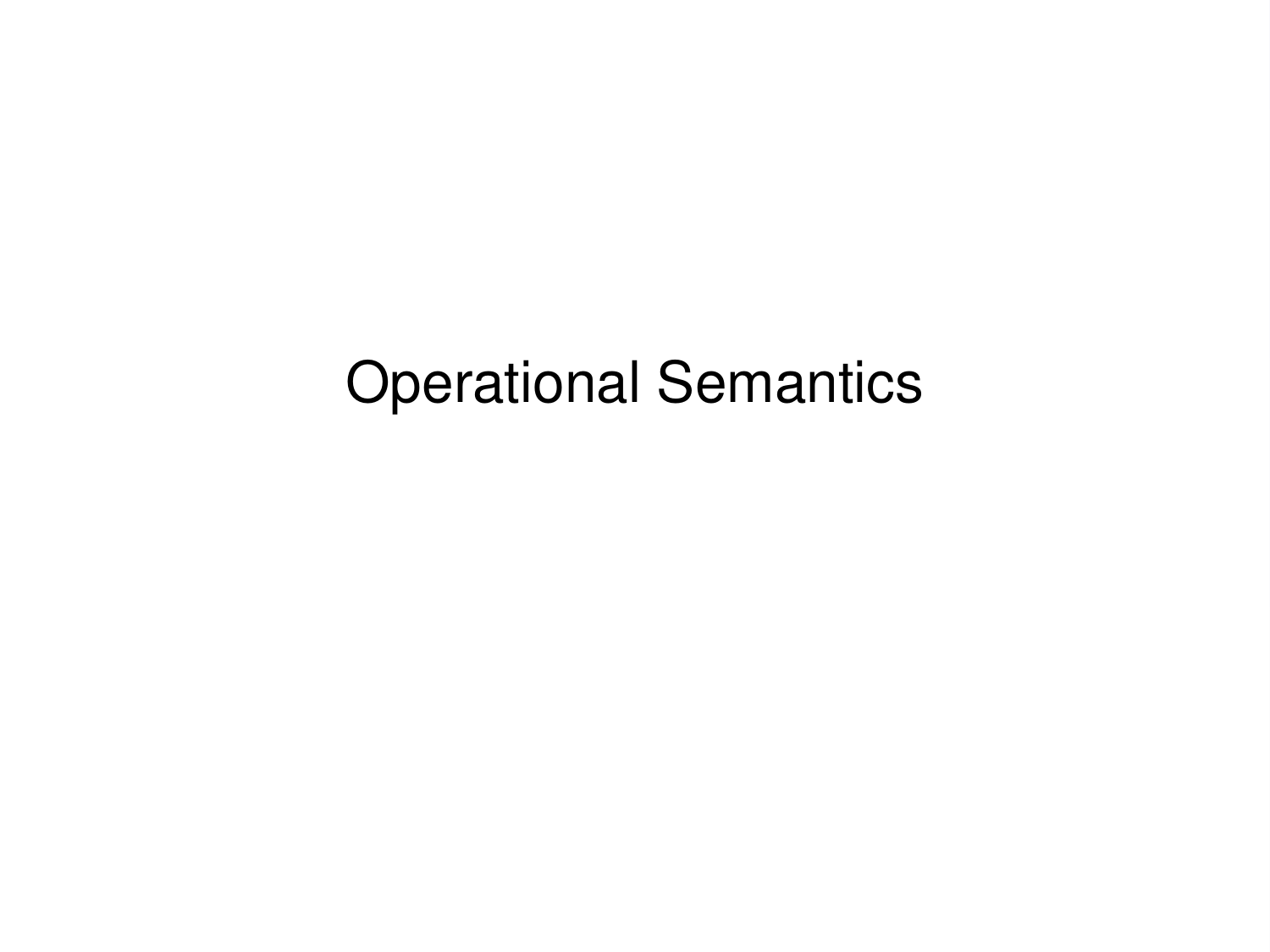- Granurality
- Small-step semantics, big-step semantics
- Order of evaluation: call-by-name, call-by-value, call-by-need, perpetual strategy
- Abstract machines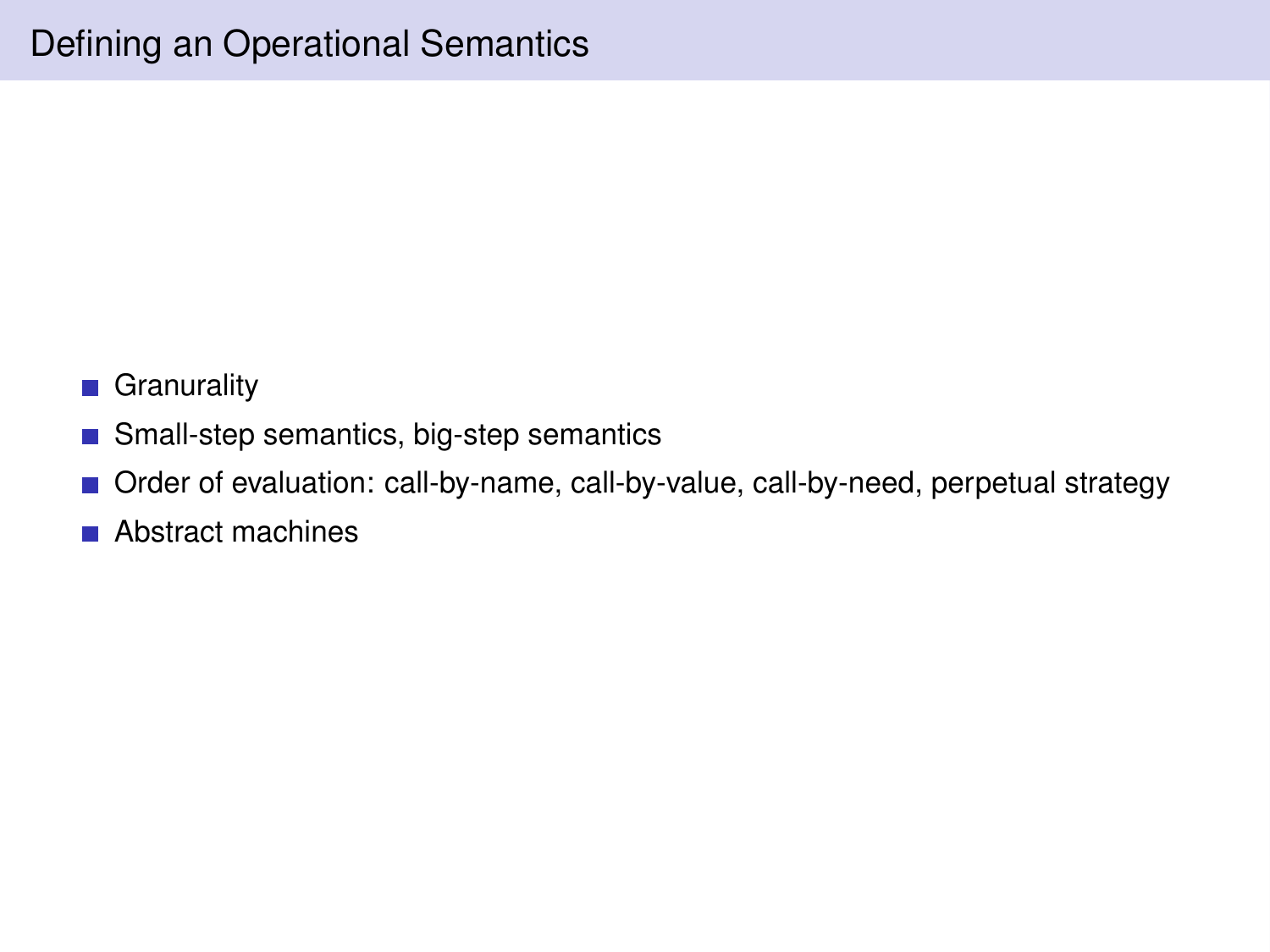Consider a very elemental calculator handling expressions belonging to the following grammar  $e ::= n | x | e + e$ .

Each rule completely evaluates an expression under a substitution to a "value".

| $\langle n, \sigma \rangle \Downarrow n$     |                                                  | $\langle x, \sigma \rangle \parallel \sigma(x)$                                      |
|----------------------------------------------|--------------------------------------------------|--------------------------------------------------------------------------------------|
| $\langle a_1, \sigma \rangle \Downarrow n_1$ |                                                  | $\langle a_2, \sigma \rangle \Downarrow n_2$ $n \text{ is } n_1 \text{ plus } n_2$ " |
|                                              | $\langle a_1 + a_2, \sigma \rangle \Downarrow n$ |                                                                                      |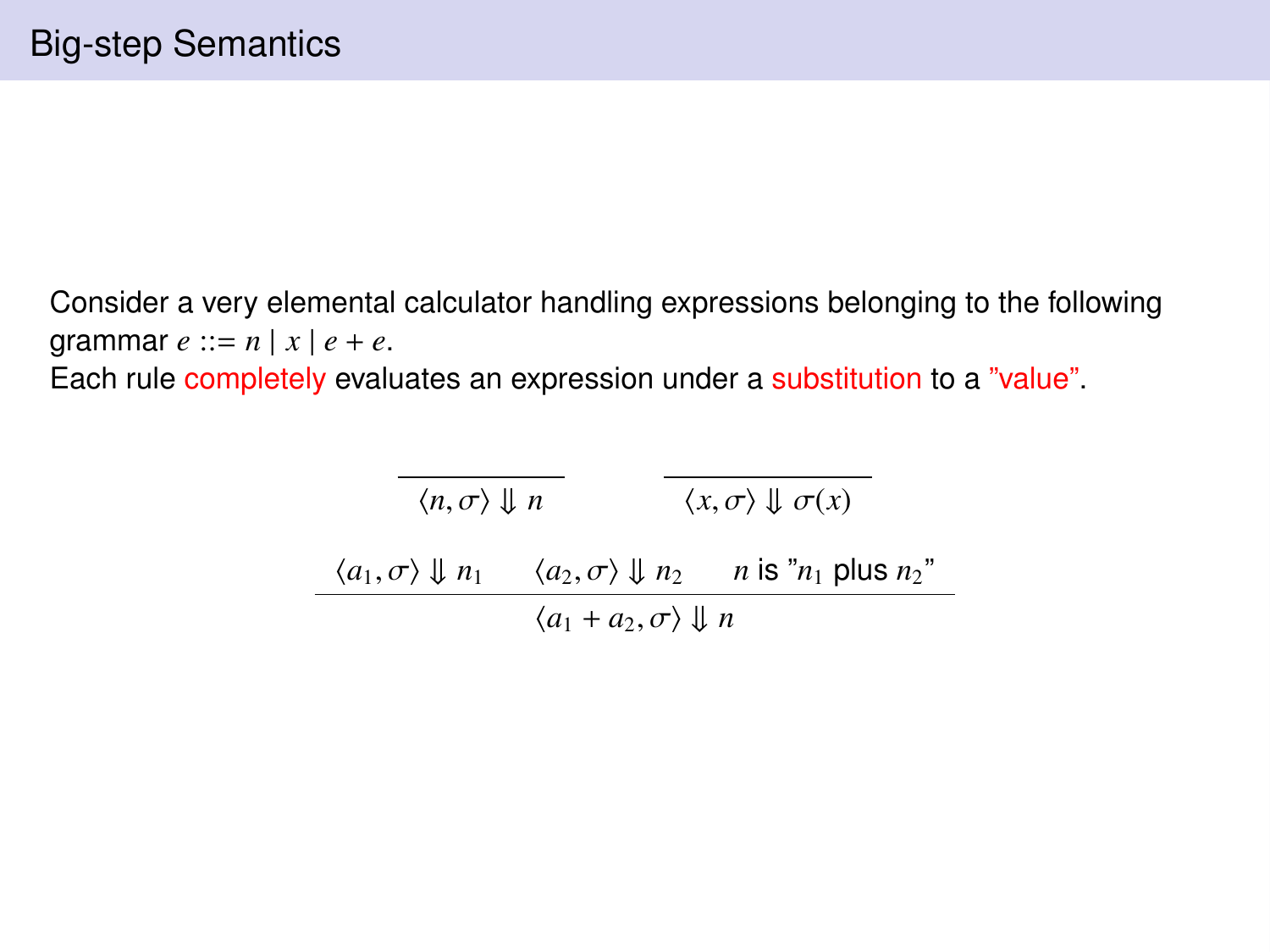- Abstract  $\mathcal{L}_{\mathcal{A}}$
- **Allows to avoid details**
- No specification of evaluation order (e.g.  $(1 + 3) + (5 3)$ )
- No specification of control of errors
- No specification of interleaving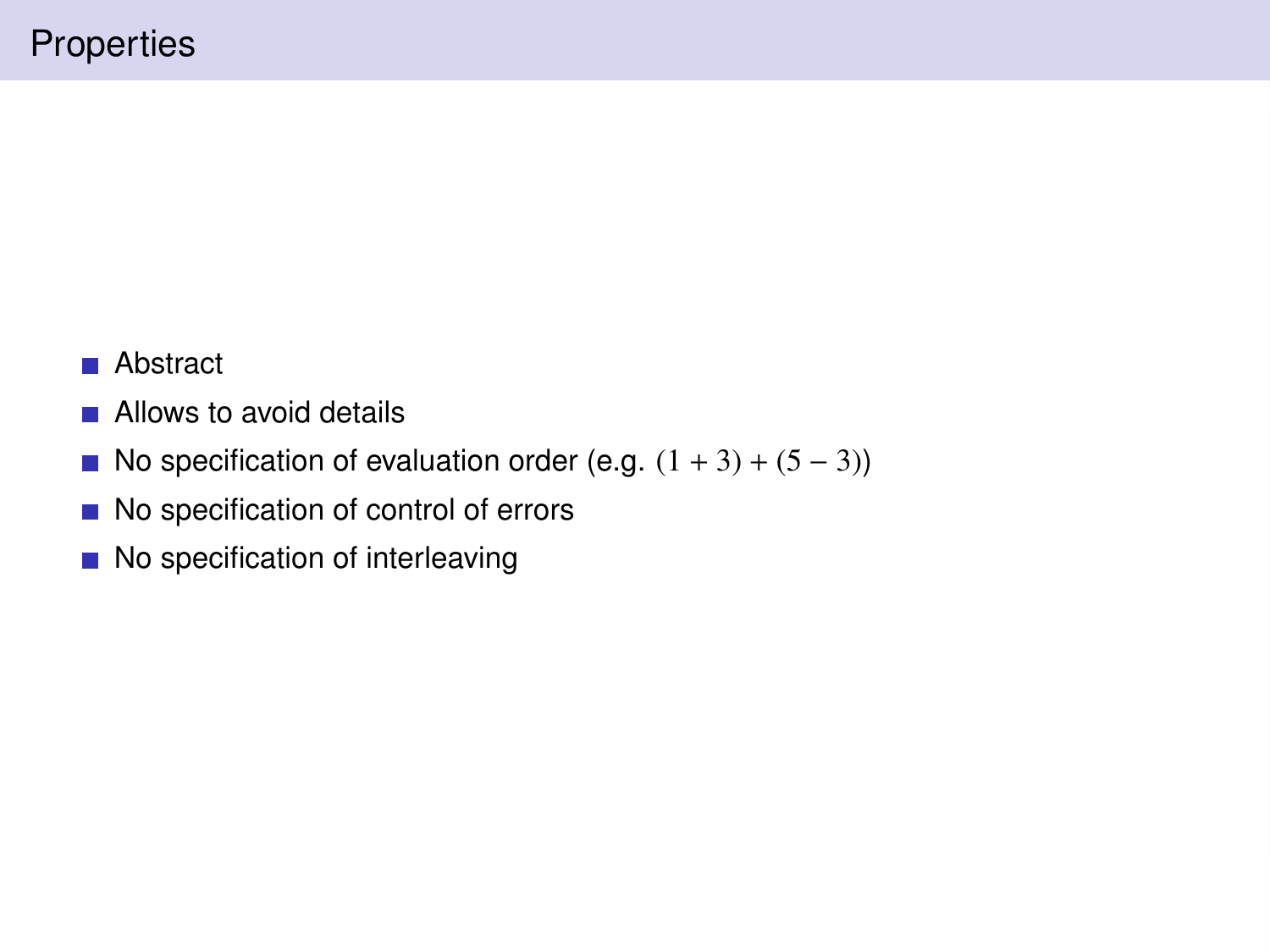Evaluation of an expression under a substitution is given by a sequence of state changes which terminates when the state cannot be reduced further.

| $\langle a_1, \sigma \rangle \rightsquigarrow \langle a'_1, \sigma' \rangle$             | $\langle a_2, \sigma \rangle \rightsquigarrow \langle a'_2, \sigma' \rangle$             |
|------------------------------------------------------------------------------------------|------------------------------------------------------------------------------------------|
| $\langle a_1 + a_2, \sigma \rangle \rightsquigarrow \langle a'_1 + a_2, \sigma' \rangle$ | $\langle n_1 + a_2, \sigma \rangle \rightsquigarrow \langle n_1 + a'_2, \sigma' \rangle$ |
|                                                                                          | <i>n</i> is " $n_1$ plus $n_2$ "                                                         |
| $\langle x, \sigma \rangle \rightsquigarrow \langle \sigma(x), \sigma \rangle$           | $\langle n_1 + n_2, \sigma \rangle \rightsquigarrow \langle n, \sigma \rangle$           |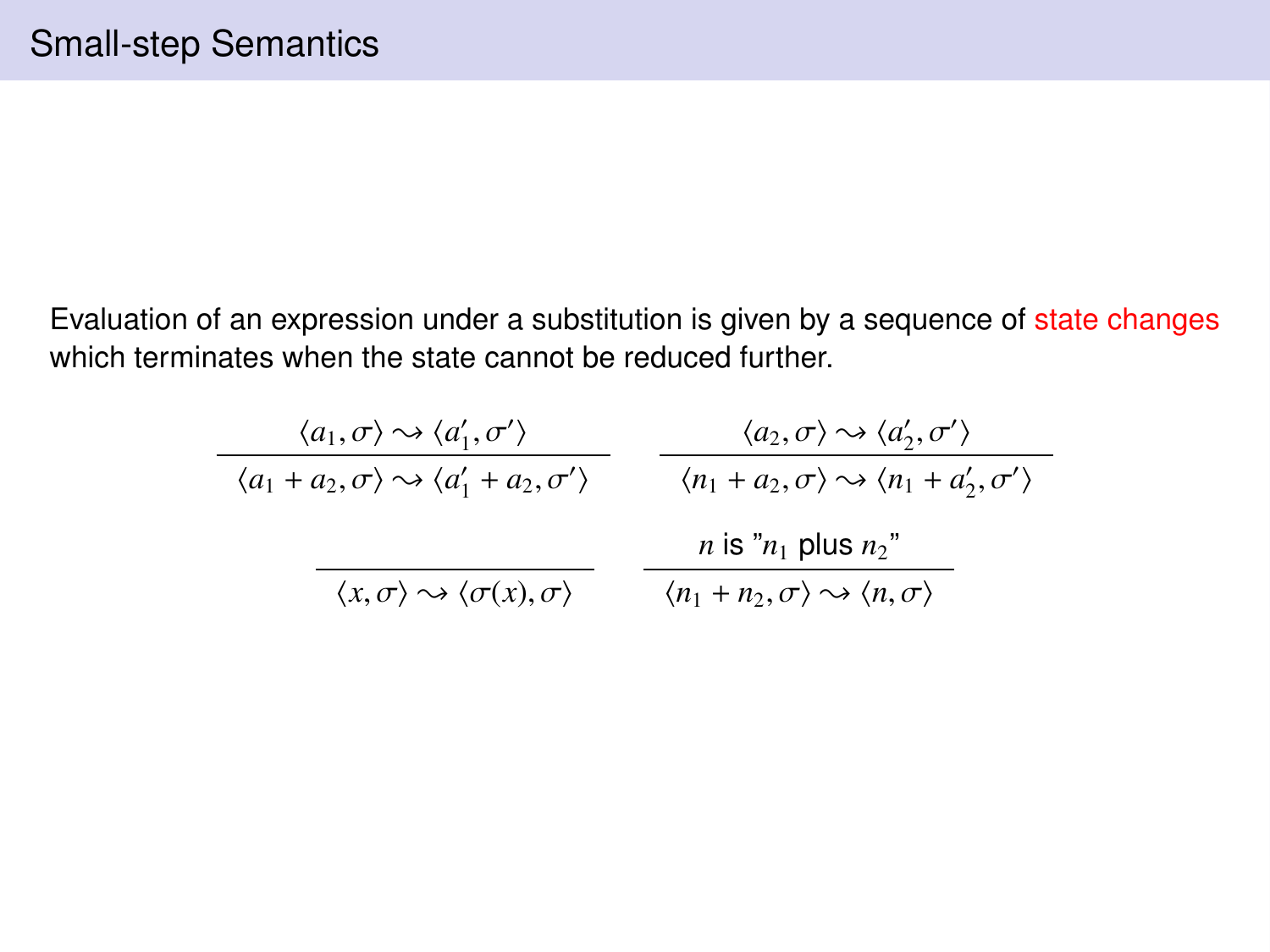Less abstract

■ Specification of order of evaluation

Control of errors:  $\frac{n_2 \neq 0}{n_1}$  $\frac{2}{n_1/n_2}$   $\rightarrow$  *n*, where *n* is "*n*<sub>1</sub> divided by *n*<sub>2</sub>". Interleaving:  $\frac{\langle c_1, \sigma \rangle \rightsquigarrow \langle c'_1, \sigma' \rangle}{\langle c''_1, \sigma''_2 \rangle}$  $\langle c_1 || c_2, \sigma \rangle \leftrightarrow \langle c_1' || c_2, \sigma' \rangle$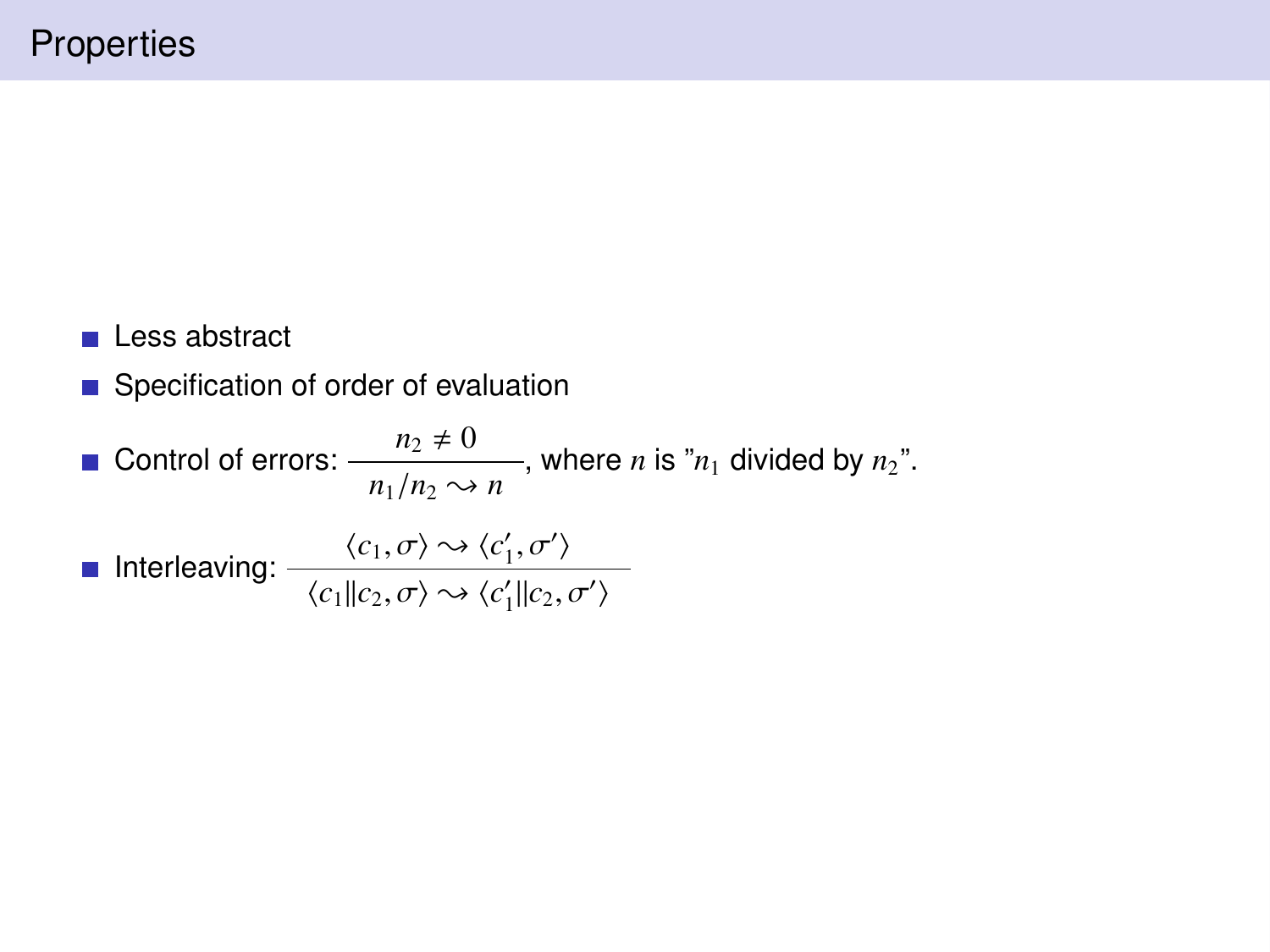The multi-step semantics is given by the relation  $t \rightarrow^* t'$  which is the reflexive and transitive closure of  $t \sim t'$ .

```
(P1) t \rightarrow^* t for every t
(P2) t \rightarrow t' implies t \rightarrow^* t'(P3) t \rightsquigarrow^* t' and t' \rightsquigarrow^* t'' implies t \rightsquigarrow^* t''
```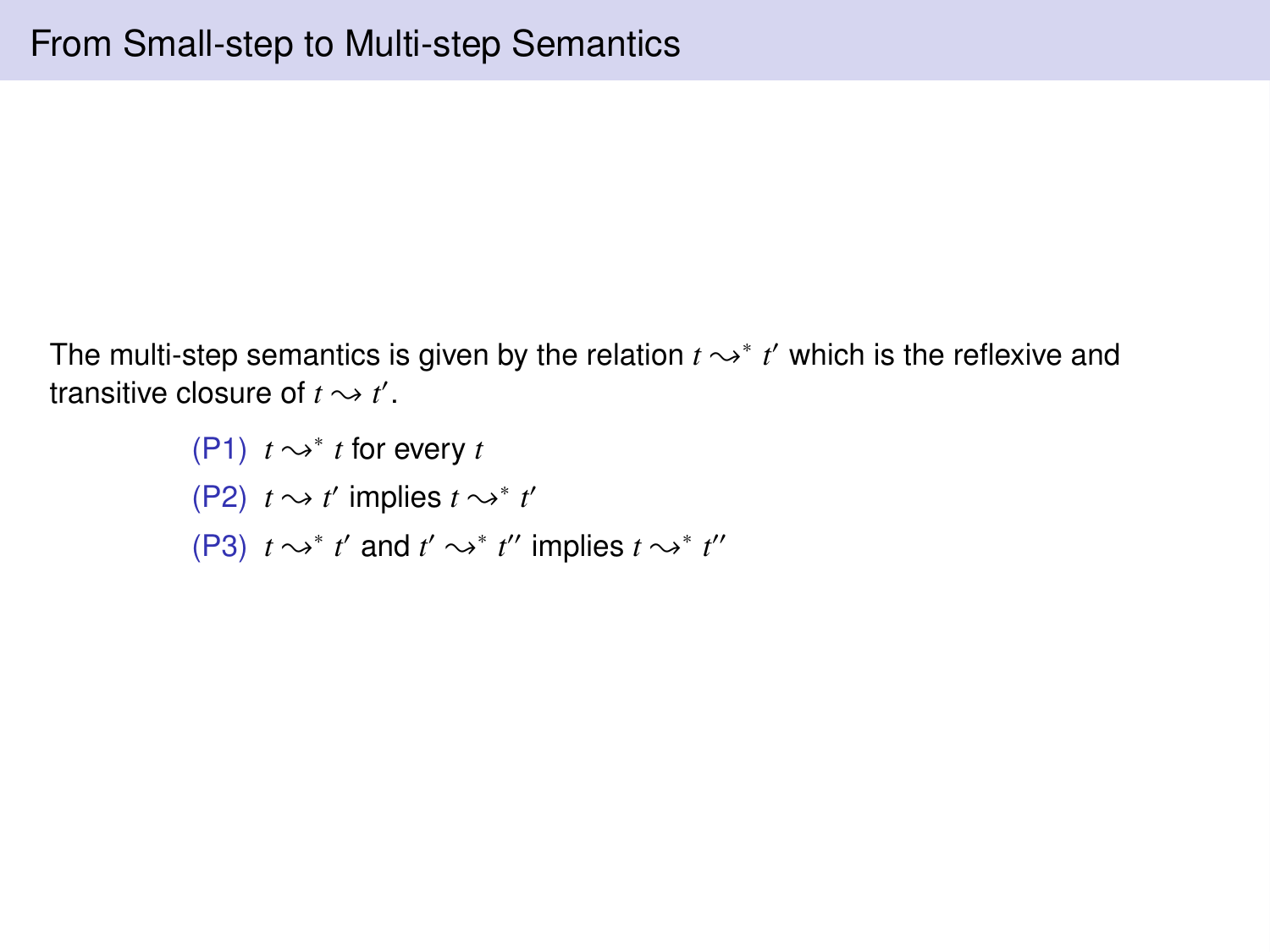- The relation  $\rightarrow$  is deterministic.
- The relation  $\Downarrow$  is deterministic.
- *t*  $\Downarrow$  *v* iff *t*  $\leadsto^*$  *v*, where *v* is a "value".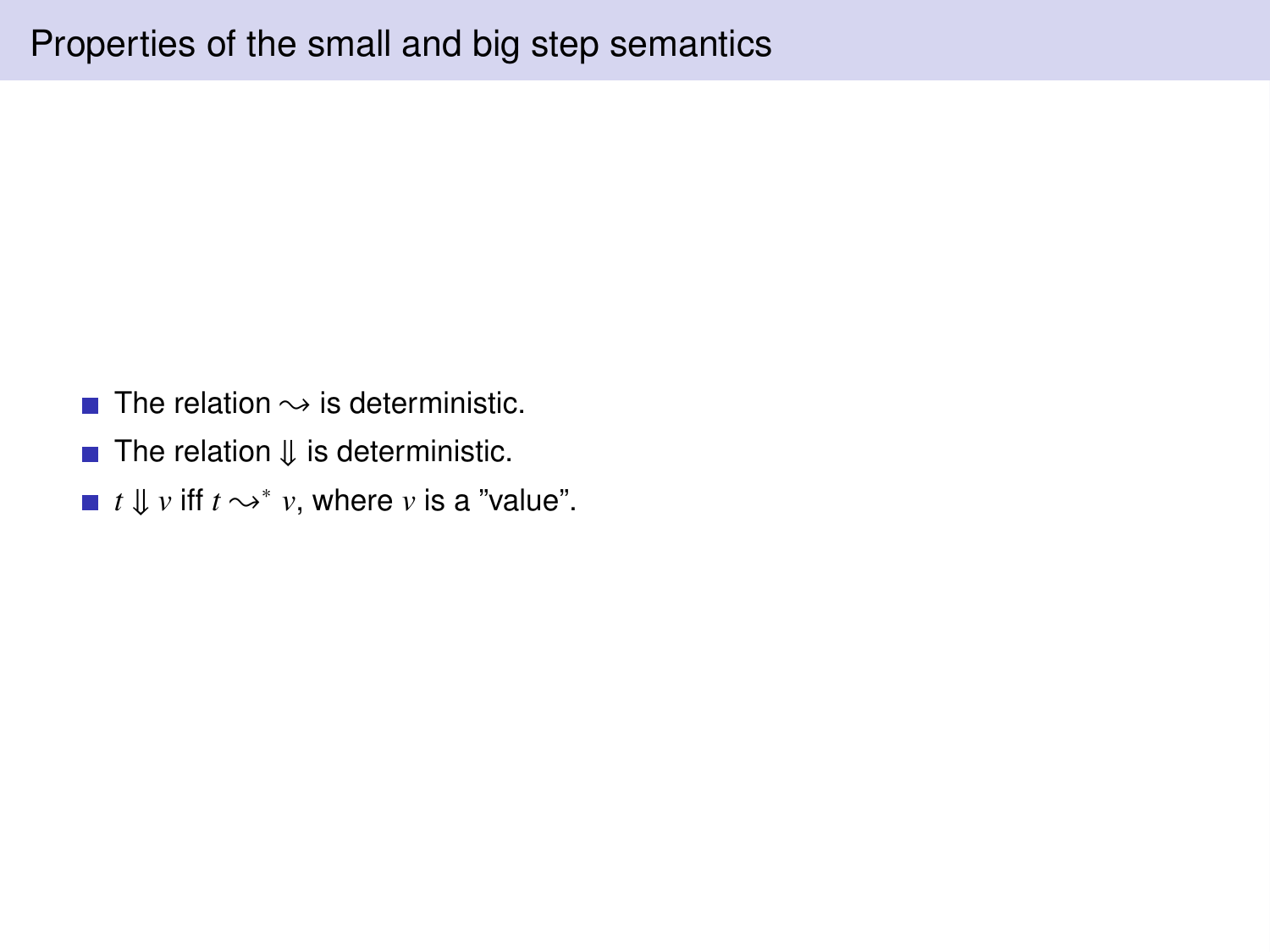- In small-step semantics evaluation stops at errors. In big-step semantics errors occur deeply inside derivation trees.
- The order of evaluation is **explicit** in small-step semantics but **implicit** in big-step semantics.
- Big-step semantics is more abstract, but less precise.
- **Small-step semantics allows to make difference between non-termination and** "getting stuck".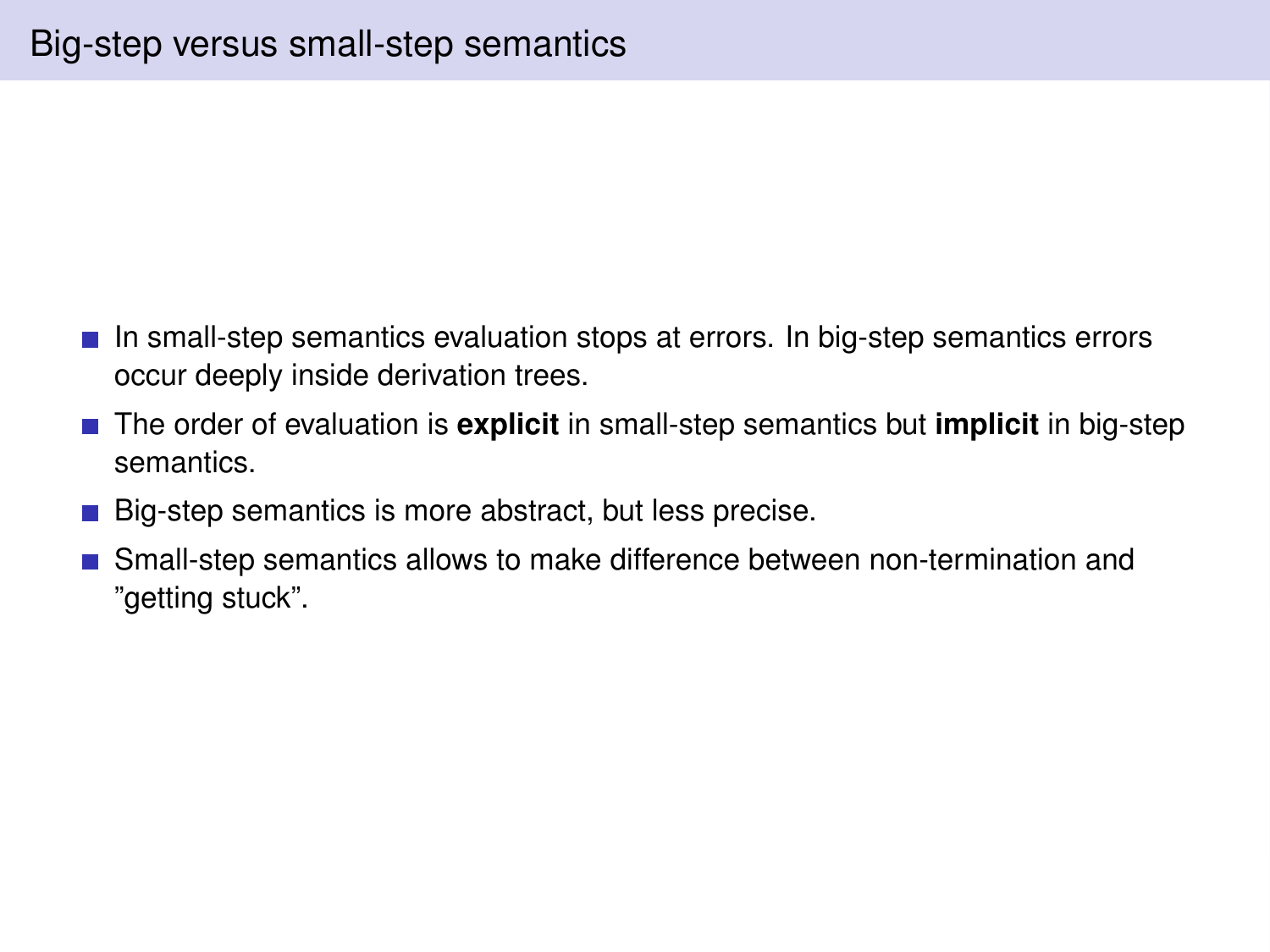| $t, u ::=$ | x                      | ( <i>variable</i> )    |  |
|------------|------------------------|------------------------|--|
|            | C                      | (constant)             |  |
|            | $\langle t, u \rangle$ | (pair)                 |  |
|            | t u                    | ( <i>application</i> ) |  |
|            | $\lambda x.t$          | ( <i>abstraction</i> ) |  |
|            | let $x = t$ in $u$     | (left)                 |  |

**Some constant function symbols** : fst, snd, ifthenelse, +, ∗ . . . **Some constants** : true, false, 0, 1, 2, 3, ... Thus e.g. if *t* then *u* else *v* can be defined as if thenelse $\langle t, \langle u, v \rangle \rangle$ .

A **program** is a closed expression belonging to the previous grammar.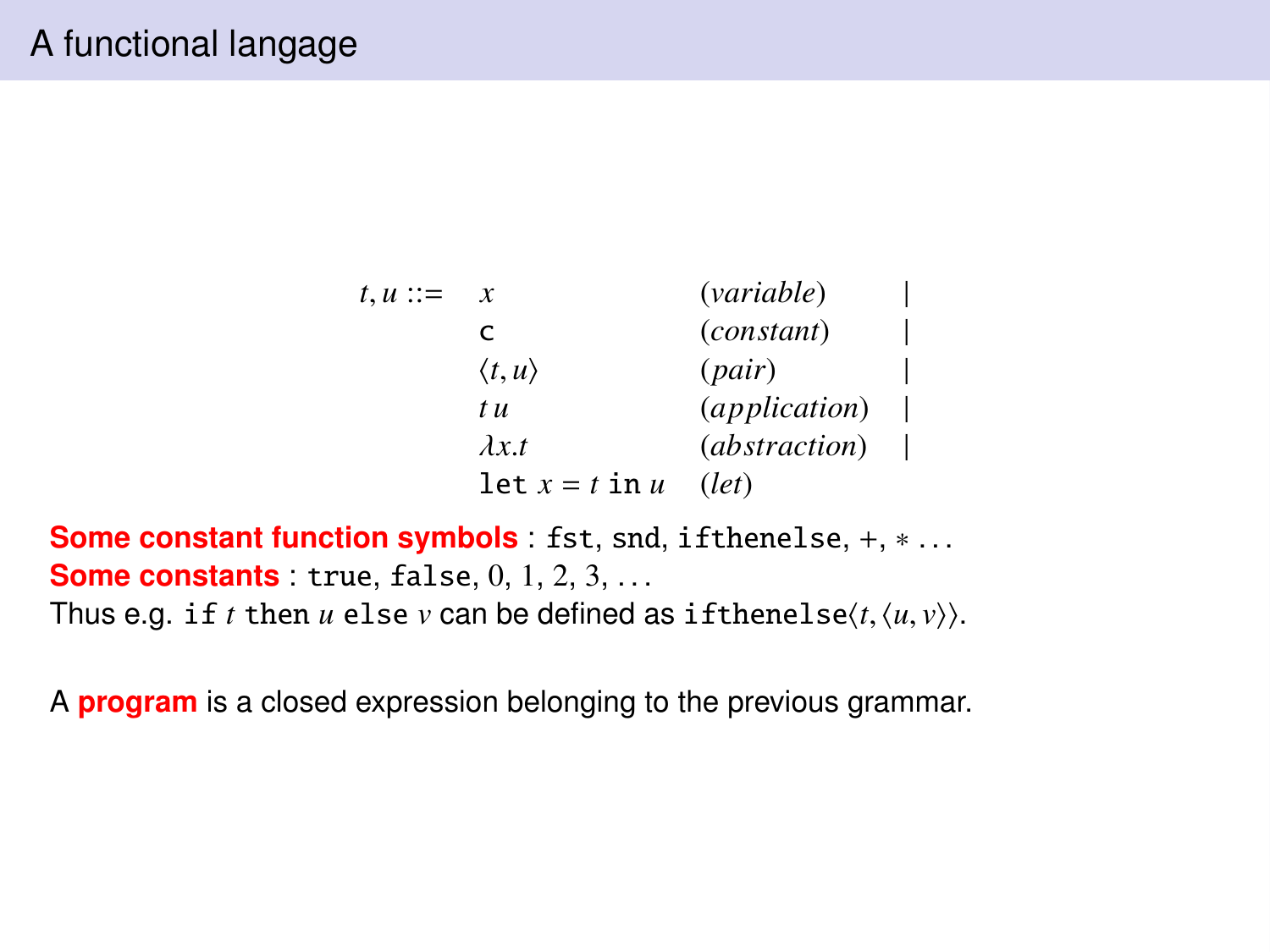(CBV Normal Forms) *V*, *W* ::= c  $| \langle V, V \rangle | \lambda x.t$ 

Meaningless expressions such as  $(1, 1)$  3) or (true 3) are not considered as CBV Normal Forms.

| V is a CBV Normal Form                                                                                 | $t_1 \Downarrow_v V_1$ $t_2 \Downarrow_v V_2$                      |                                                  |                                                                    | $u \Downarrow_{v} V$ $r\{x/V\} \Downarrow_{v} W$             |  |
|--------------------------------------------------------------------------------------------------------|--------------------------------------------------------------------|--------------------------------------------------|--------------------------------------------------------------------|--------------------------------------------------------------|--|
| $V \Downarrow_{v} V$                                                                                   | $\langle t_1, t_2 \rangle \Downarrow_{v} \langle V_1, V_2 \rangle$ |                                                  |                                                                    | $\text{let } x = u \text{ in } r \parallel_{v} W$            |  |
| $t \downarrow_{v} \lambda x.r$                                                                         |                                                                    | $u \Downarrow_{v} W$ $r\{x/W\} \Downarrow_{v} V$ |                                                                    |                                                              |  |
| $t u \Downarrow_{v} V$                                                                                 |                                                                    |                                                  |                                                                    |                                                              |  |
| $t \Downarrow_{v} \text{fst}$ $u \Downarrow_{v} \langle V_1, V_2 \rangle$                              |                                                                    |                                                  | $t \downarrow_{v}$ snd $u \downarrow_{v} \langle V_1, V_2 \rangle$ |                                                              |  |
| tu $\mathcal{L}_v$ $V_1$                                                                               |                                                                    |                                                  | tu $\Downarrow_v V_2$                                              |                                                              |  |
| $t \Downarrow$ if thenelse<br>$u \Downarrow_{v} \langle \text{true}, \langle V_1, V_2 \rangle \rangle$ |                                                                    | $t \Downarrow$ if thenelse                       |                                                                    | u $\Downarrow$ , $\langle$ false, $\langle V_1, V_2 \rangle$ |  |
| tu $\mathcal{L}_v$ $V_1$                                                                               |                                                                    |                                                  | tu $\mathbb{U}_v$ $V_2$                                            |                                                              |  |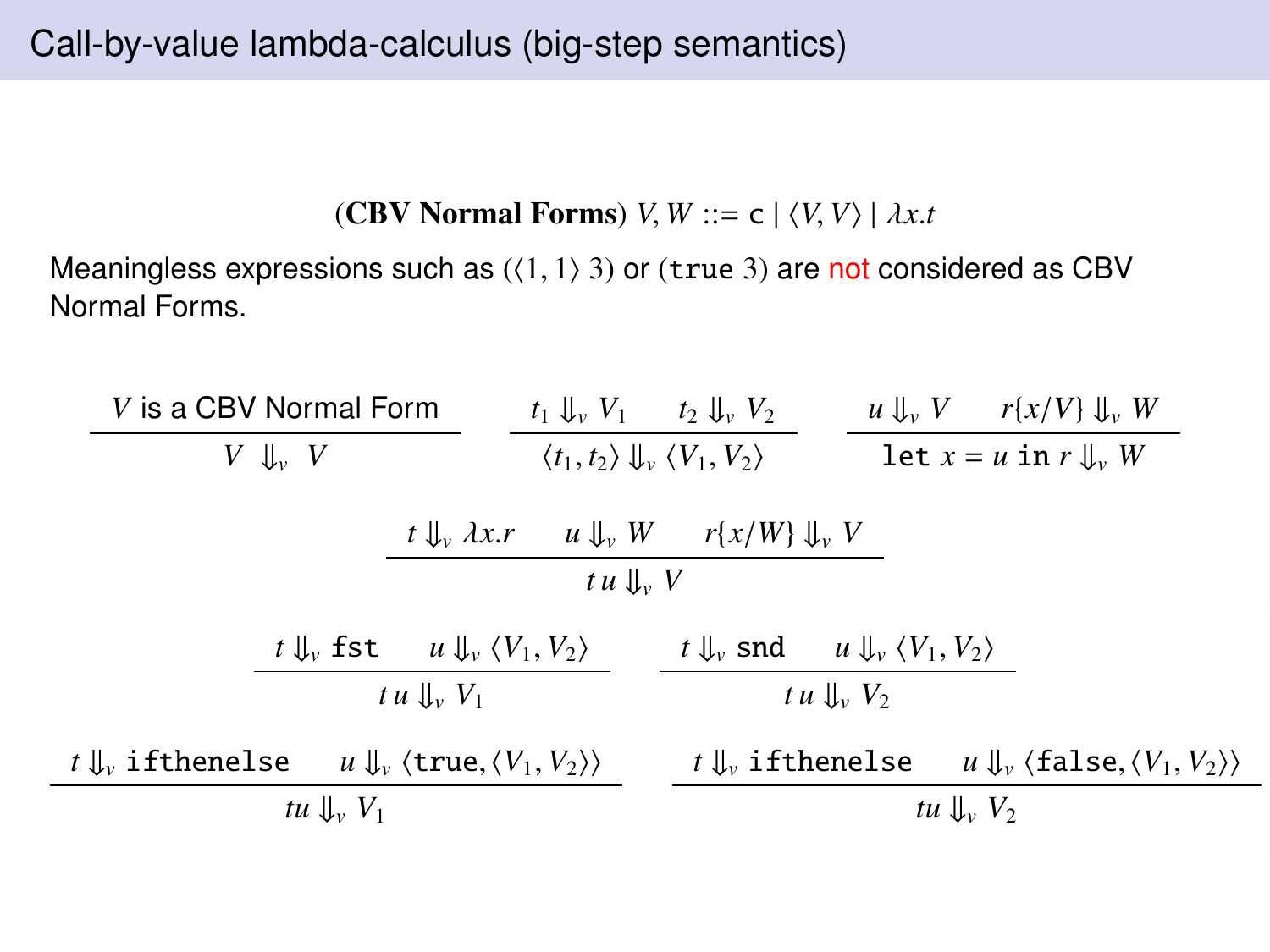(CBV Normal Forms)  $V ::= \lambda x.t$ 

*V* ⇓*<sup>v</sup> V*  $t \downarrow_{v} \lambda x.r$   $u \downarrow_{v} W$   $r\{x/W\} \downarrow_{v} V$  $t u \Downarrow_v V$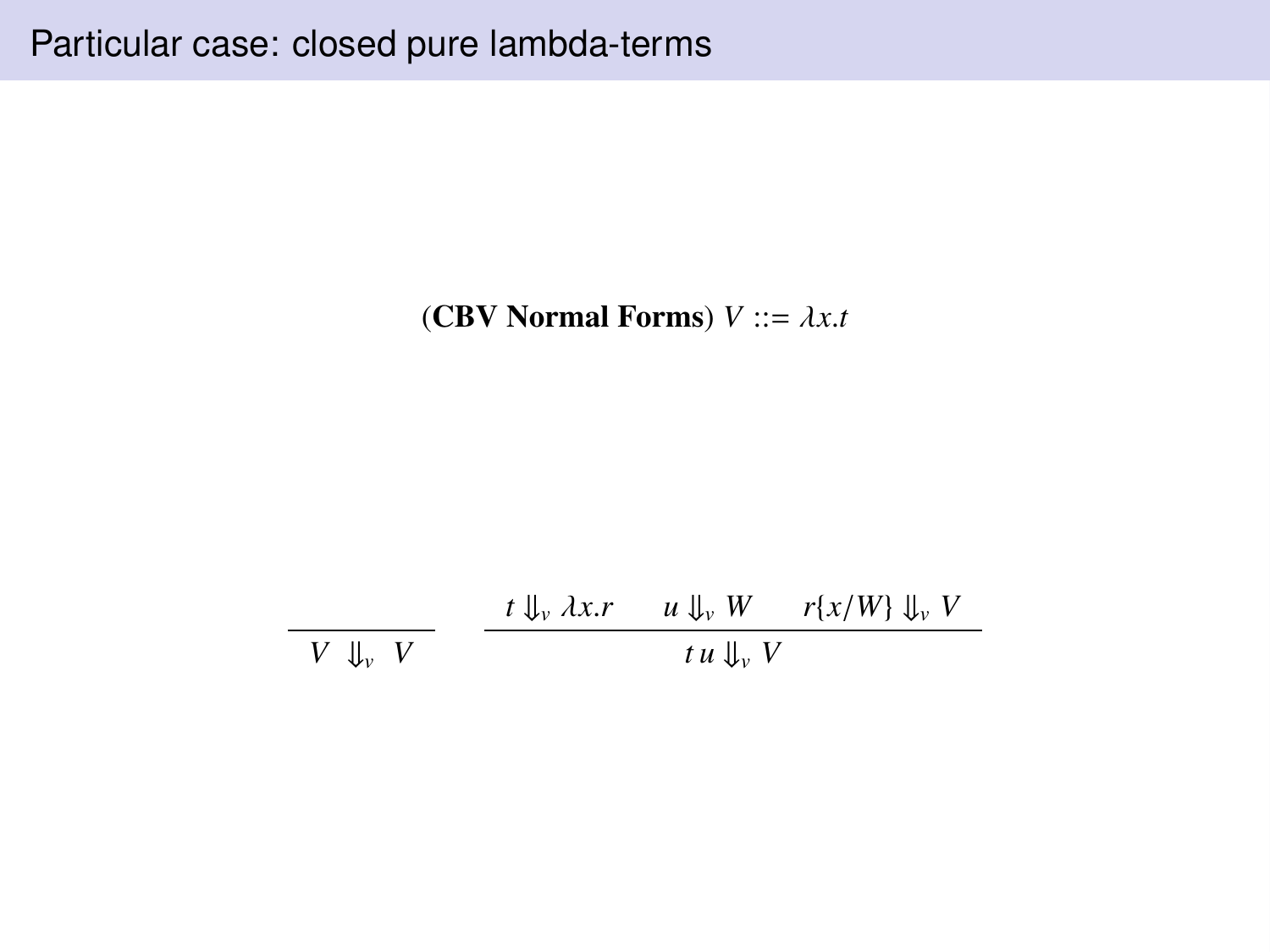$t_0 = \lambda f \cdot \lambda x \cdot \langle x, f \rangle$  and  $t_1 = \lambda y \cdot y$ . *t*<sub>0</sub> *t*<sub>1</sub>  $\Downarrow$ *v*  $\lambda$ *x*. $\langle$ *x*, *t*<sub>1</sub> *x* $\rangle$  1  $\Downarrow$   $\Downarrow$  1  $\langle$  1, *t*<sub>1</sub> 1 $\rangle$   $\Downarrow$   $\vee$   $\langle$  1, 1 $\rangle$  $t_0$   $t_1$  1  $\Downarrow$ <sup>v</sup> $\langle 1, 1 \rangle$ 

> *t*<sub>0</sub>  $\Downarrow$ *v*  $\lambda f. \lambda x. \langle x, f x \rangle$  *t*<sub>1</sub>  $\Downarrow$ *v*  $\lambda y. \mathbf{y}$   $\lambda x. \langle x, f x \rangle \{f/t_1\} \Downarrow$ *v*  $\lambda x. \langle x, t_1 x \rangle$ *t*<sub>0</sub> *t*<sub>1</sub>  $\Downarrow$ <sup>*v*</sup>  $\lambda$ *x*. $\langle$ *x*, *t*<sub>1</sub> *x* $\rangle$

$$
\frac{1 \Downarrow_{v} 1 \qquad \frac{t_{1} \Downarrow_{v} \lambda y.y}{t_{1} \Downarrow_{v} 1} \qquad \frac{t_{1} \Downarrow_{v} 1}{t_{1} \Downarrow_{v} 1}}{\langle 1, t_{1} 1 \rangle \Downarrow_{v} \langle 1, 1 \rangle}
$$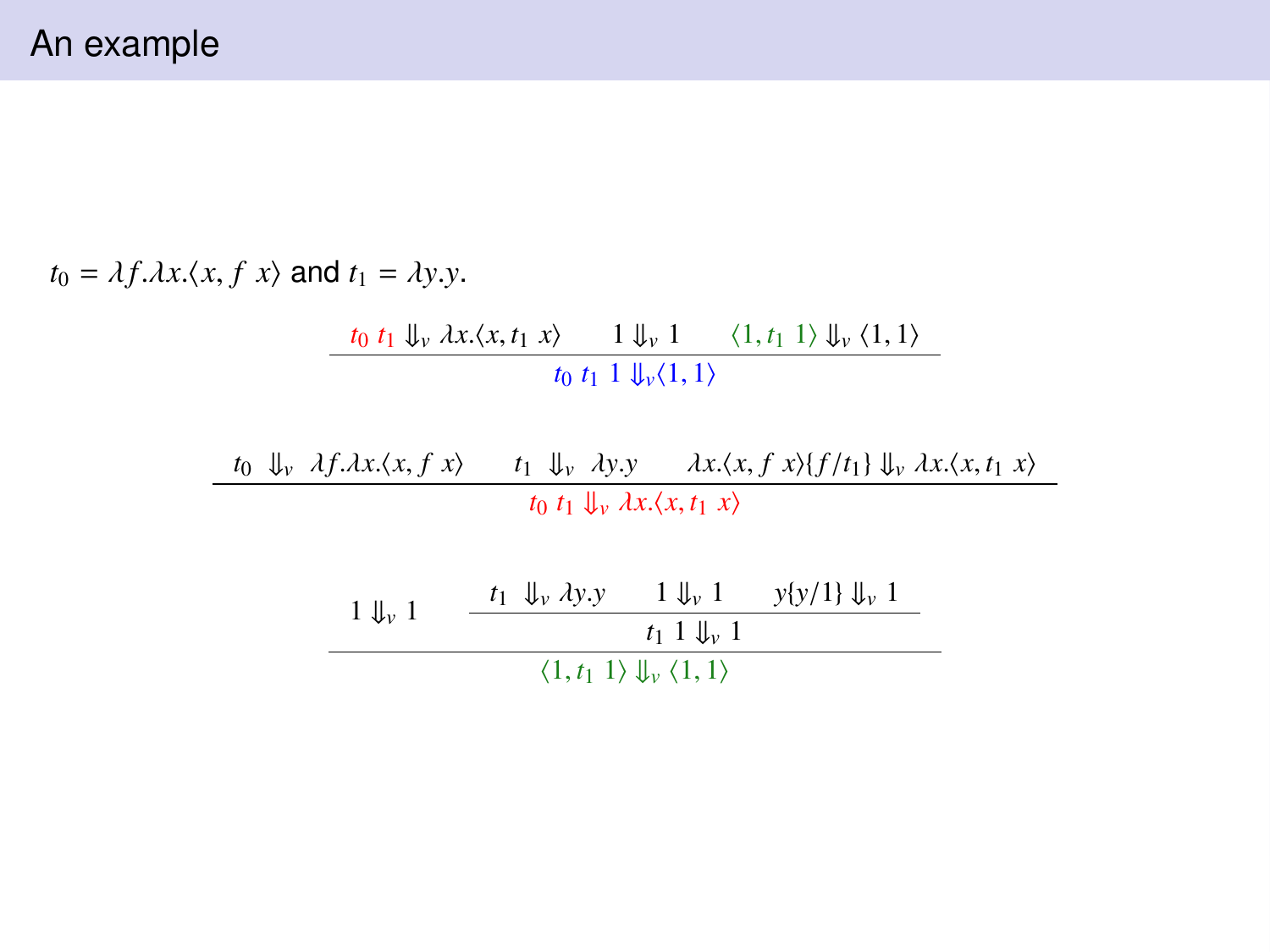### Call-by-value lambda calculus (small-step semantics)

| $t \rightarrow v t'$                                                                                                            | $u \rightsquigarrow_v u'$                                         |
|---------------------------------------------------------------------------------------------------------------------------------|-------------------------------------------------------------------|
| $\langle t, u \rangle \rightsquigarrow_v \langle t', u \rangle$ $\langle V, u \rangle \rightsquigarrow_v \langle V, u' \rangle$ |                                                                   |
| $u \rightsquigarrow_v u'$                                                                                                       |                                                                   |
| $\det x = u \text{ in } r \rightarrow_v \text{ let } x = u' \text{ in } r$                                                      | let $x = V$ in $r \rightsquigarrow_v r\{x/V\}$                    |
| $\frac{t \rightsquigarrow_v t'}{tu \rightsquigarrow_v t' u}$ $\frac{u \rightsquigarrow_v u'}{Vu \rightsquigarrow_v Vu'}$        |                                                                   |
| $(\lambda x.t) V \rightsquigarrow_v t\{x\}V$                                                                                    |                                                                   |
| fst $\langle V_1, V_2 \rangle \rightsquigarrow_v V_1$                                                                           | snd $\langle V_1, V_2 \rangle \rightarrow V_2$                    |
| ifthenelse $\langle$ true, $\langle V_1, V_2 \rangle \rangle \rightsquigarrow_v V_1$                                            | if thenelse (false, $\langle V_1, V_2 \rangle$ ) $\leadsto$ $V_2$ |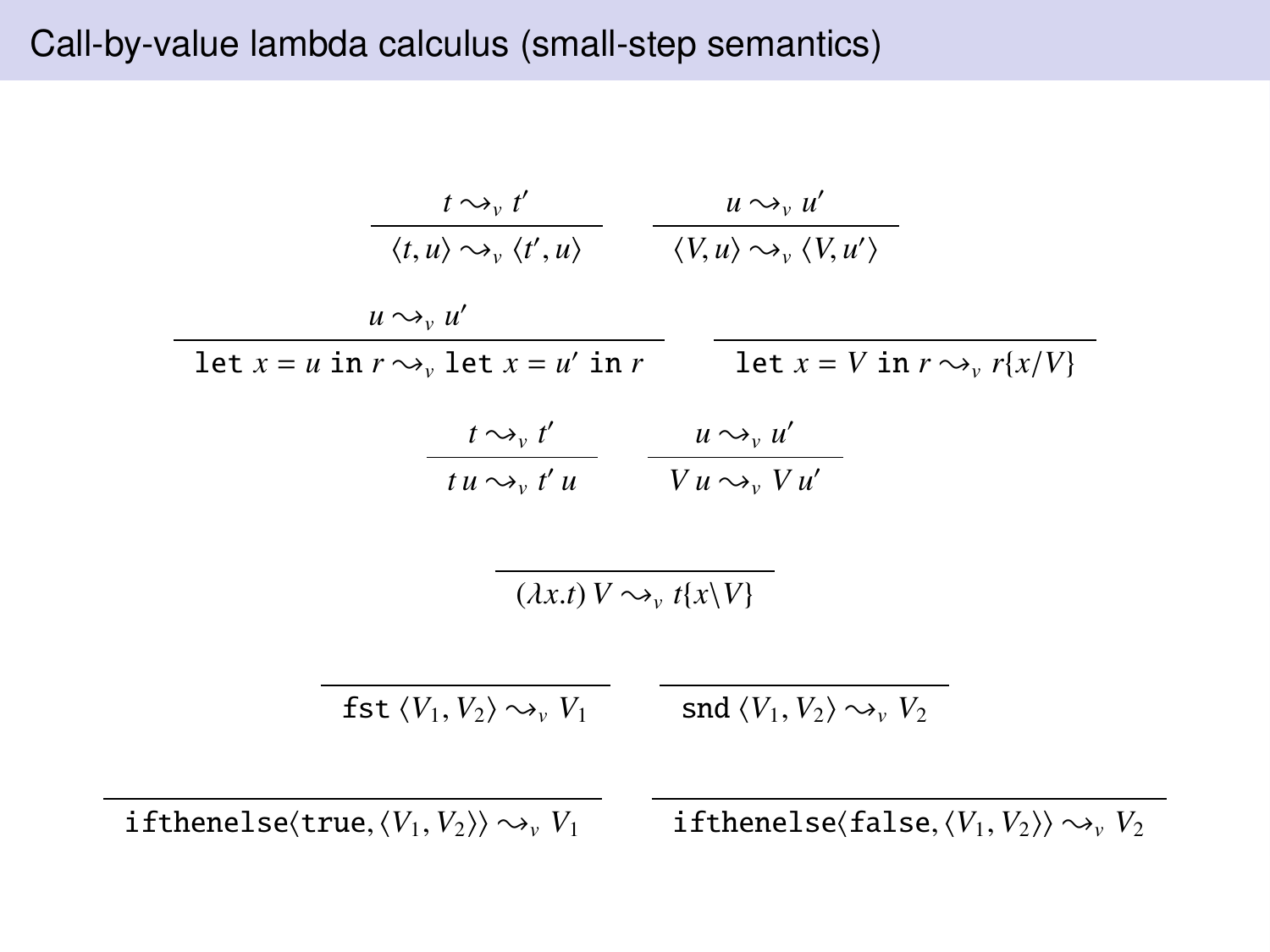$t_0 = \lambda f \cdot \lambda x \cdot \langle x, f \rangle$  and  $t_1 = \lambda y \cdot y$ .

 $t_0$   $t_1$  1  $\longrightarrow_v$  $(\lambda x.\langle x,t_1 x \rangle)$  1  $\rightarrow_v$ <br> $(1, t_1)$   $\rightarrow$  $\langle 1, t_1 1 \rangle$   $\leadsto$ <sub>*v*</sub>  $\langle 1, 1 \rangle$  $\langle 1, 1 \rangle$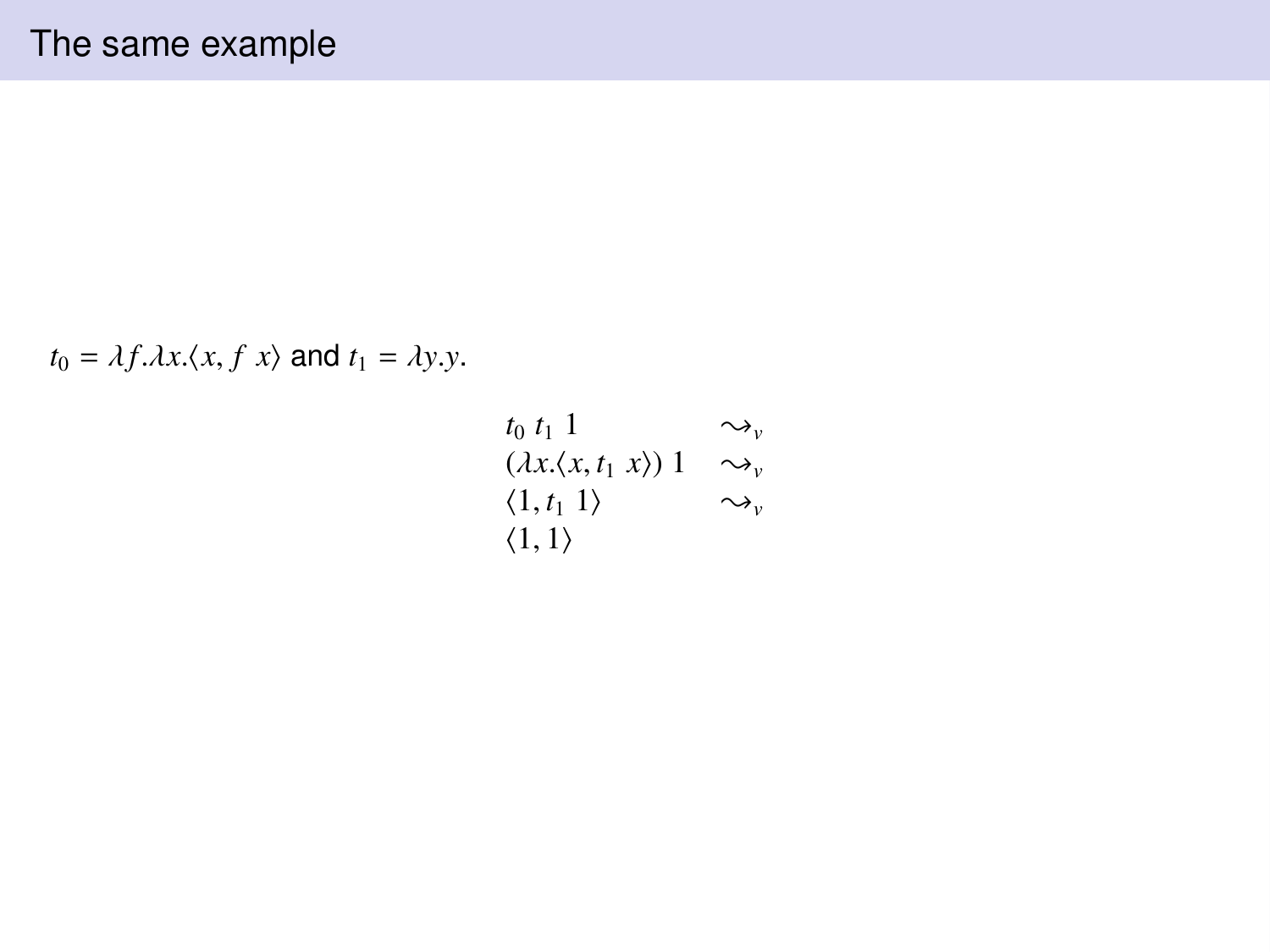(CBN Normal Forms)  $P ::= c | \langle t, u \rangle | \lambda x. t$ 

|                               | $P$ is a CBN normal-form                  |                                           |                                                       | $r\{x/u\} \Downarrow_n P$                        |                      |  |
|-------------------------------|-------------------------------------------|-------------------------------------------|-------------------------------------------------------|--------------------------------------------------|----------------------|--|
|                               | $P \Downarrow_n P$                        |                                           |                                                       | $\text{let } x = u \text{ in } r \downarrow_n P$ |                      |  |
|                               |                                           |                                           | $t \downarrow_n \lambda x.r$ $r\{x/u\}\downarrow_n P$ |                                                  |                      |  |
|                               | $t u \Downarrow_n P$                      |                                           |                                                       |                                                  |                      |  |
| $t \Downarrow_n \textsf{fst}$ | $u \Downarrow_n \langle t_1, t_2 \rangle$ | $t_1 \Downarrow_n P$                      | $t \downarrow_n$ snd                                  | $u \Downarrow_n \langle t_1, t_2 \rangle$        | $t_2 \Downarrow_n P$ |  |
|                               | tu $\mathbb{I}_n$ P                       |                                           |                                                       | tu $\mathcal{L}_n$ P                             |                      |  |
| $t \Downarrow_n$ if thenelse  |                                           | $u \Downarrow_n \langle u_1, u_2 \rangle$ | $u_1 \Downarrow_n$ true                               | $u_2 \downarrow_n \langle m_1, m_2 \rangle$      | $m_1 \Downarrow_n P$ |  |
| tu $\mathbb{I}_n$ P           |                                           |                                           |                                                       |                                                  |                      |  |
| $t \downarrow$ if thenelse    |                                           | $u \Downarrow_n \langle u_1, u_2 \rangle$ | $u_1 \Downarrow_n$ false                              | $u_2 \Downarrow_n \langle m_1, m_2 \rangle$      | $m_2 \downarrow_n P$ |  |
|                               |                                           |                                           | tu $\downarrow$ <sub>n</sub> P                        |                                                  |                      |  |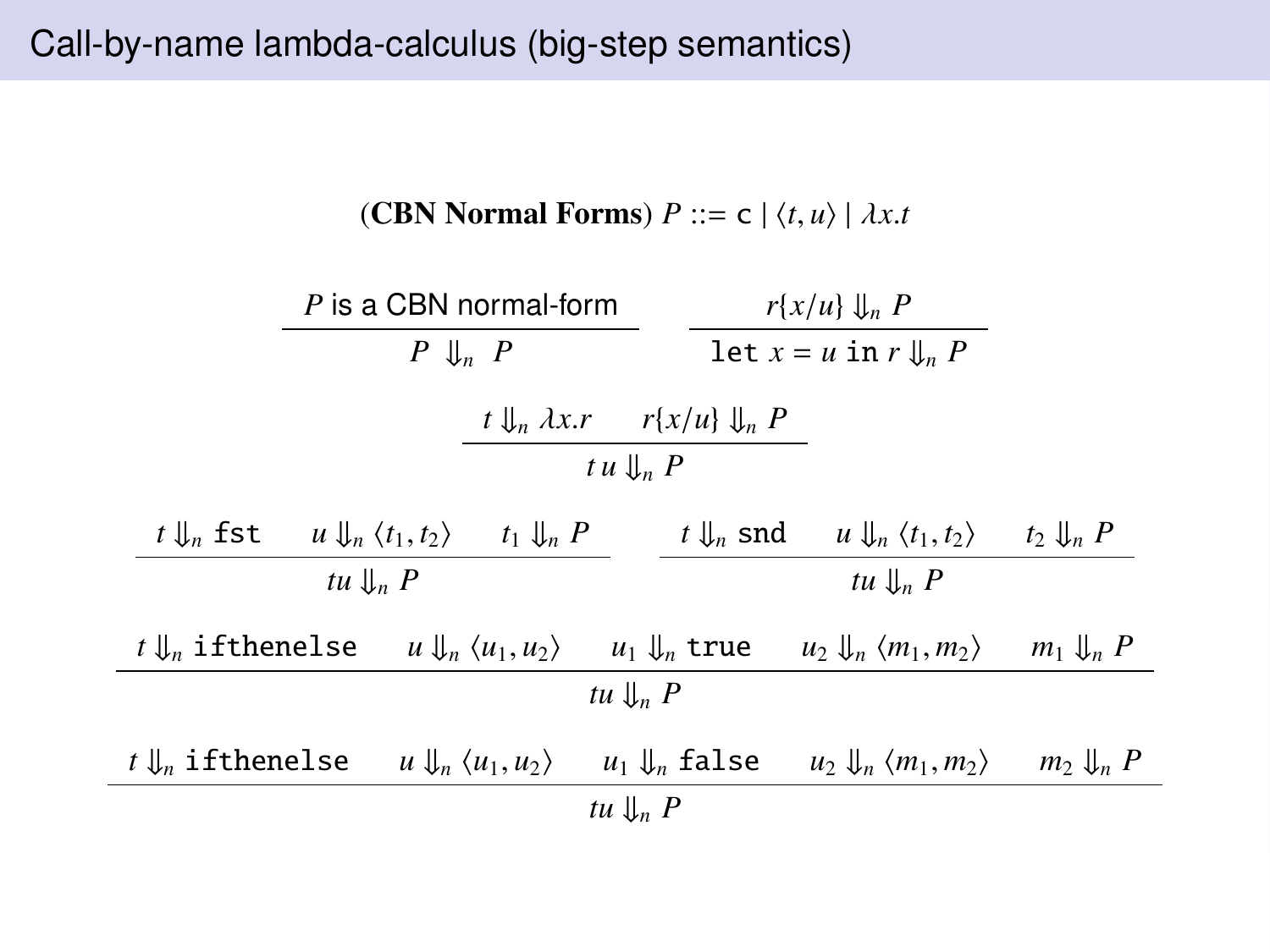(CBN Normal Forms)  $P ::= \lambda x.t$ 

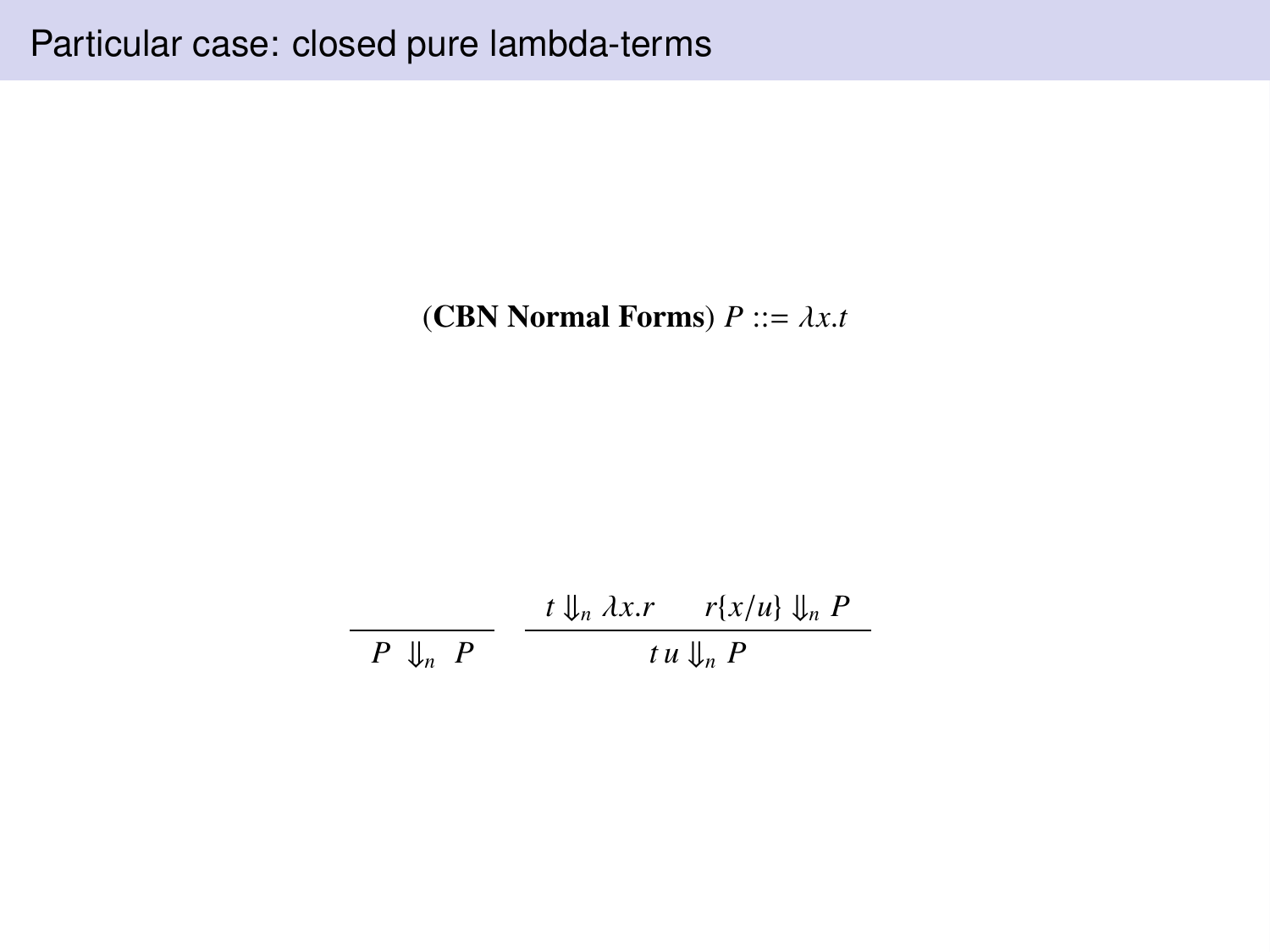$\overline{\phantom{0}}$ 

| let $x = t$ in $r \rightsquigarrow_n r\{x/t\}$ |                                                 |  |  |
|------------------------------------------------|-------------------------------------------------|--|--|
| $t \rightarrow n t'$                           |                                                 |  |  |
| $tu \rightarrow_n t'u$                         | $(\lambda x.t) u \rightsquigarrow_n t\{x\}u\}$  |  |  |
| $t \rightarrow n t'$                           |                                                 |  |  |
| fst $t \rightsquigarrow_n$ fst $t'$            | fst $\langle t, u \rangle \rightsquigarrow_n t$ |  |  |
| $t \rightarrow n t'$                           |                                                 |  |  |
| snd $t \sim_n$ snd $t'$                        | snd $\langle t, u \rangle \rightarrow_n u$      |  |  |
|                                                |                                                 |  |  |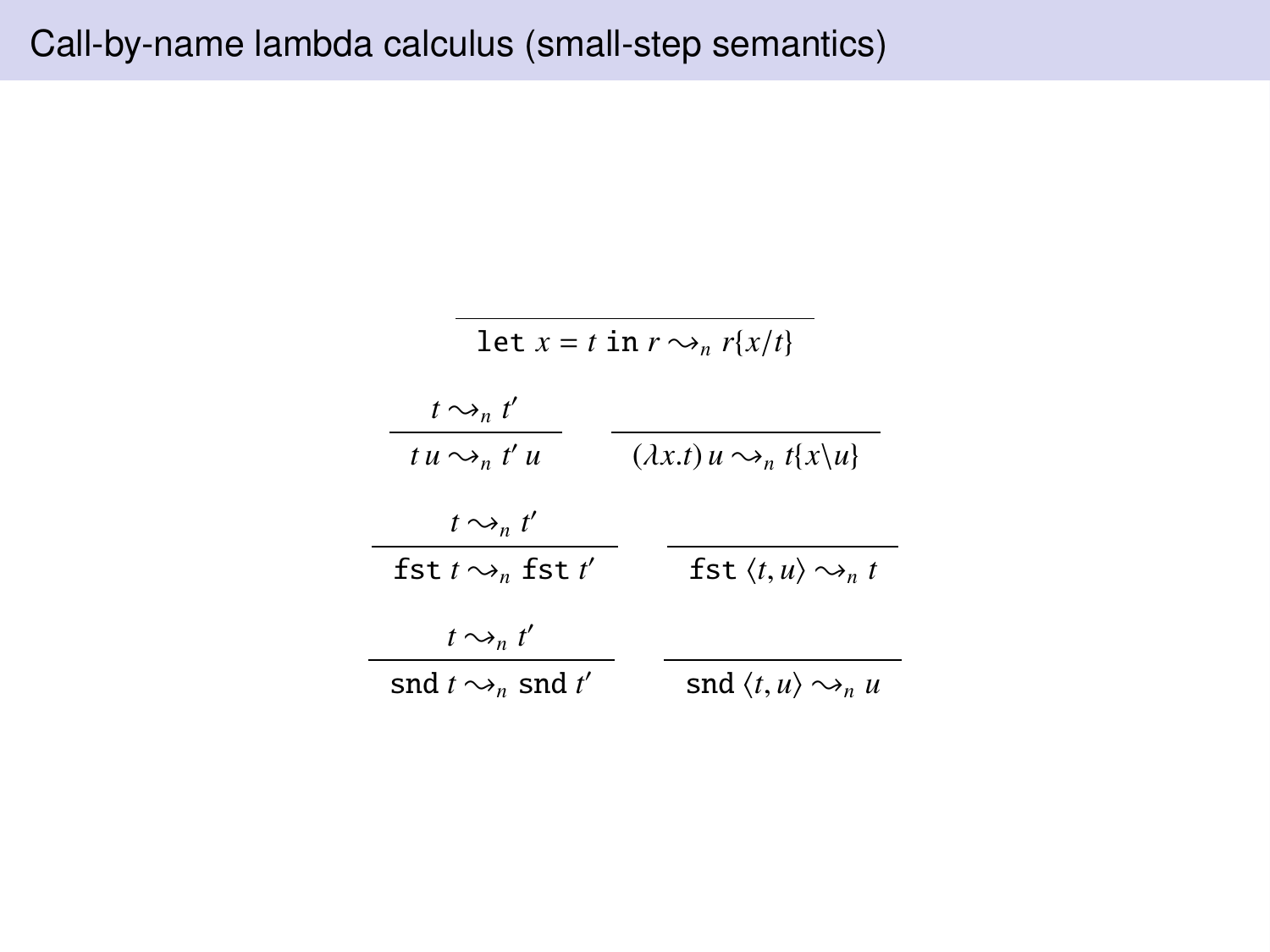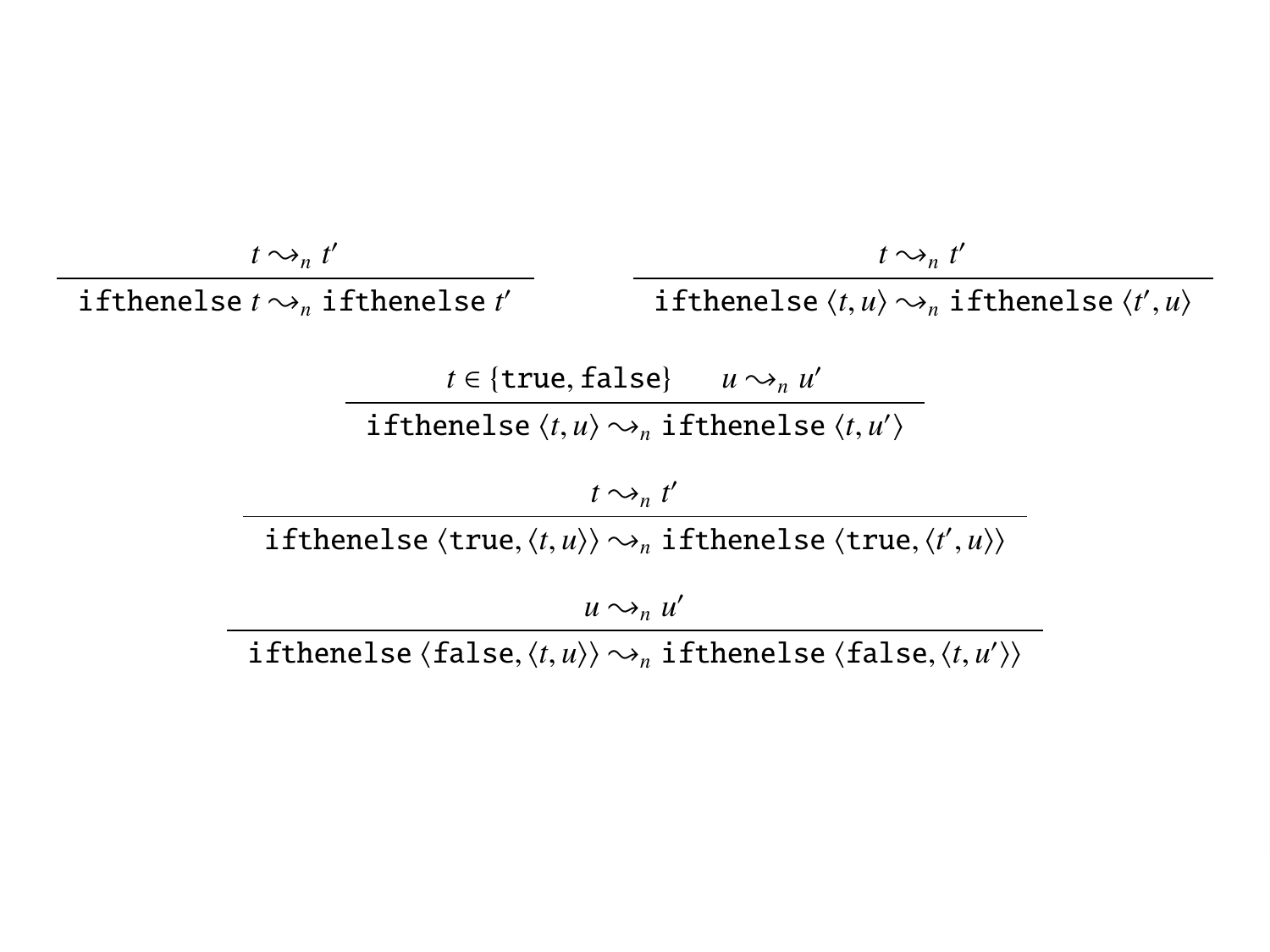- If  $t \Downarrow_{v} u$ , then *u* is a CBV normal-form.
- If  $t \Downarrow_n u$ , then *u* is a CBN normal-form.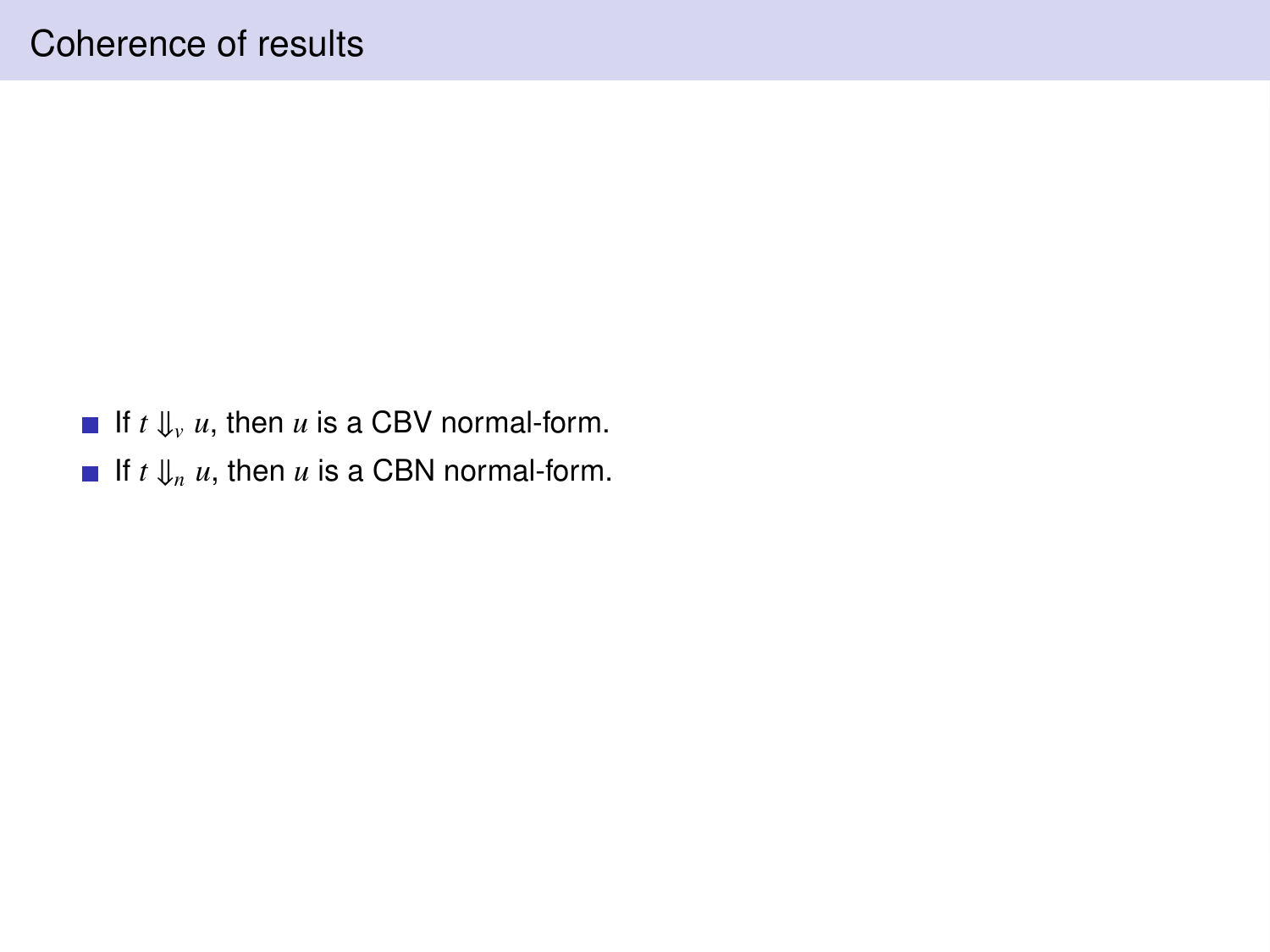- If  $t \Downarrow_{\nu} V$  and  $t \Downarrow_{\nu} V'$ , then  $V = V'$ .
- If  $t \downarrow_n P$  and  $t \downarrow_n P'$ , then  $P = P'$ .
- If  $t \sim_{v} u$  and  $t \sim_{v} u'$ , then  $u = u'$ .
- If  $t \sim_n u$  and  $t \sim_n u'$ , then  $u = u'$ .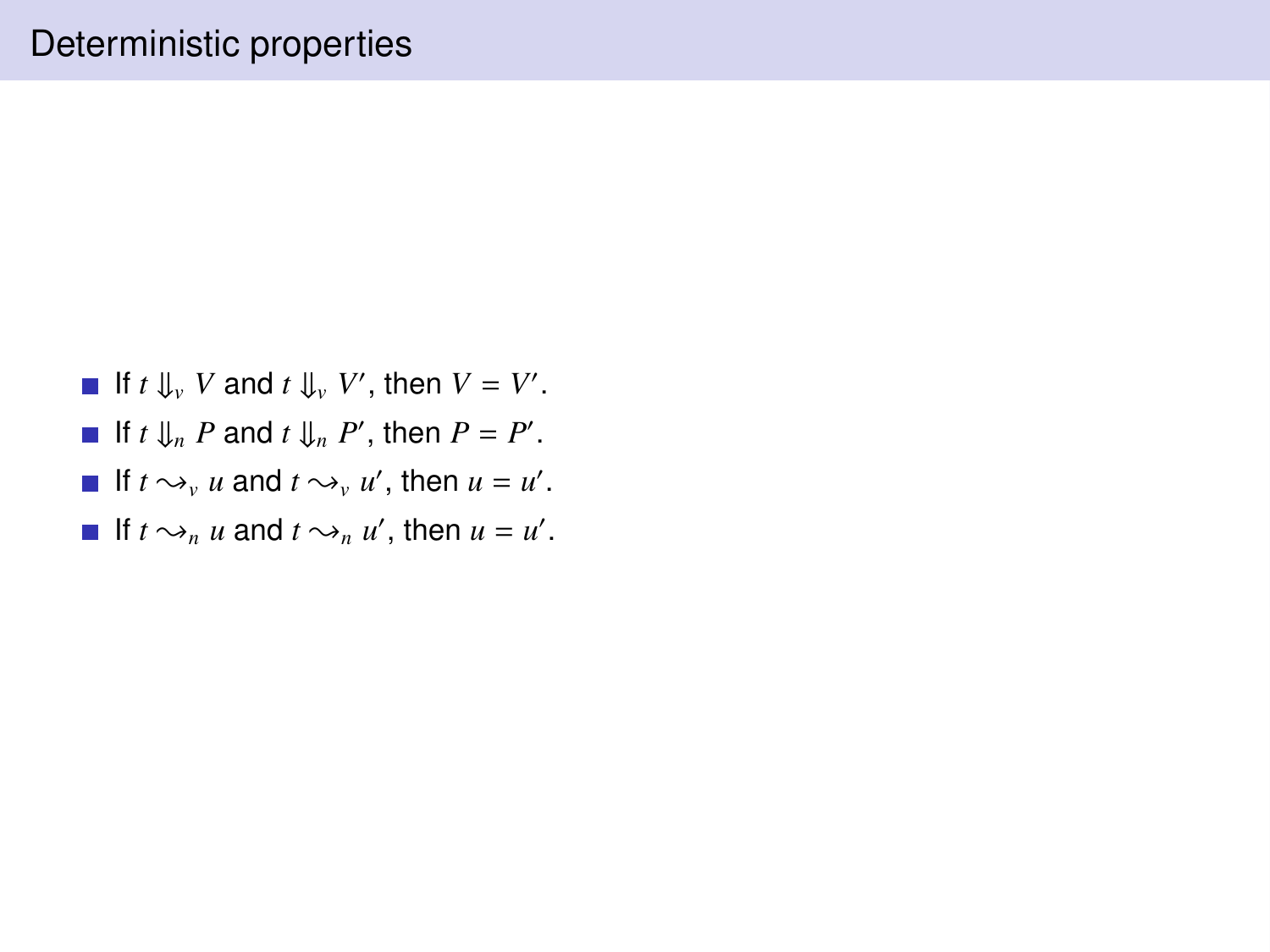- If  $t \Downarrow_{v} V$ , then  $t \leadsto_{v}^{*} V$ .
- If  $t \Downarrow_n P$ , then  $t \leadsto_n^* P$ .
- If  $t \sim_{v}^{*} u$  and  $u$  is a CBV normal-form, then  $t \Downarrow_{v} u$ .
- If  $t \sim_{n}^{*} u$  and *u* is a CBN normal-form, then  $t \downarrow_{n} u$ .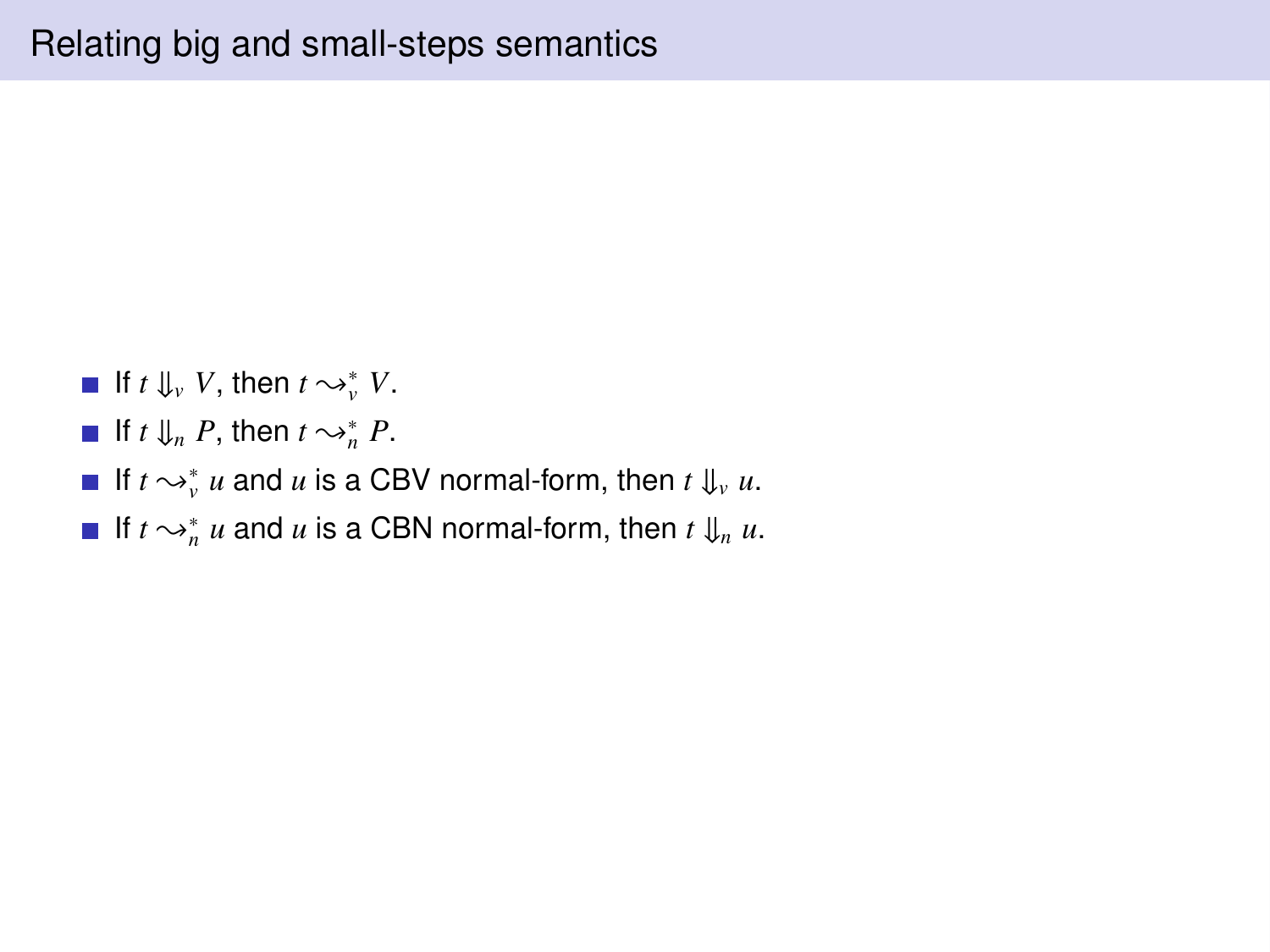## Call-by-Need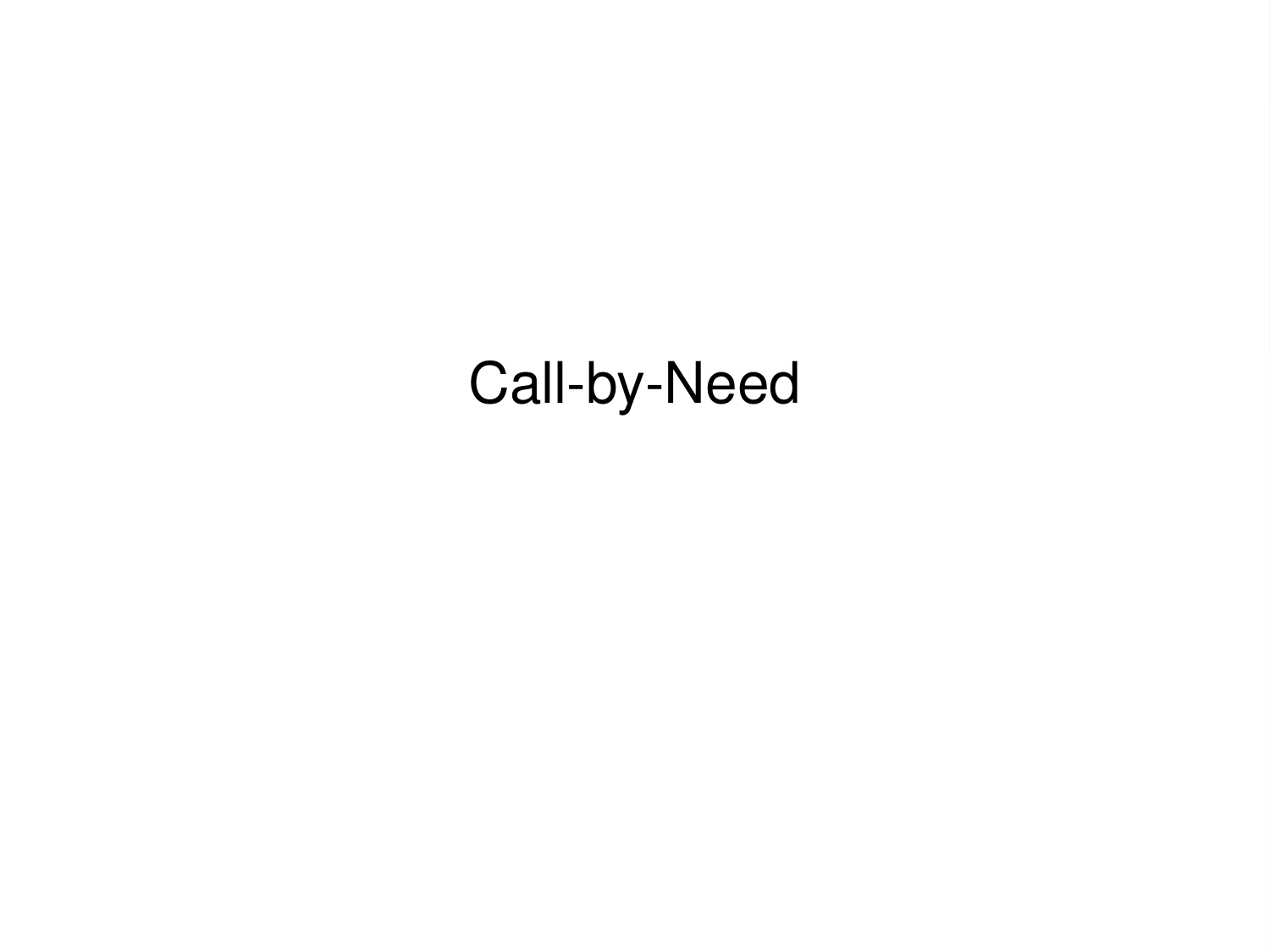### Lazy Evaluation and Call-by-Need

#### Lazy evaluation **(Wadsworth'71)**

- Based on demand-driven computation
- Implements memoization (the first demand-driven function call transforms the argument into a value)
- May manipulate potentially infinite data **College**
- The best of call-by-name and the best of call-by-value
- Modeled by call-by-need calculi (Ariola-Felleisen).

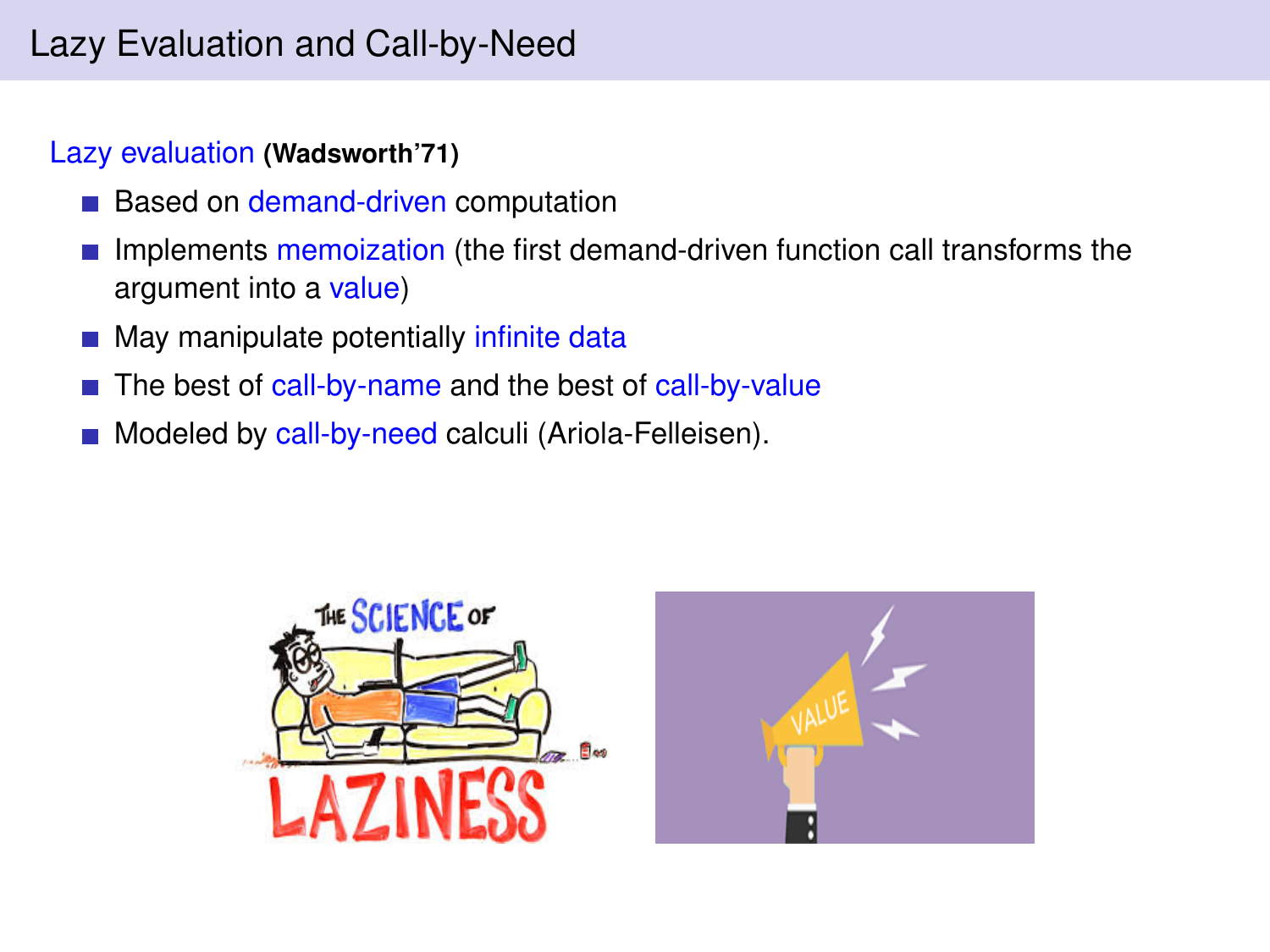### Call-by-need different from call-by-name



Call-by-need is different from call-by-name: first evaluates arguments (like call-by-value).

Twice  $(4 + 3) \rightarrow$ chname  $(4 + 3) + (4 + 3) \rightarrow$ chname  $7 + (4 + 3) \rightarrow$ chname  $7 + 7 \rightarrow$ chname 14 Twice  $(4 + 3) \rightarrow$ cbneed Twice  $7 \rightarrow$ cbneed  $7 + 7 \rightarrow$ cbneed 14

where  $Twice = \lambda x x + x$ .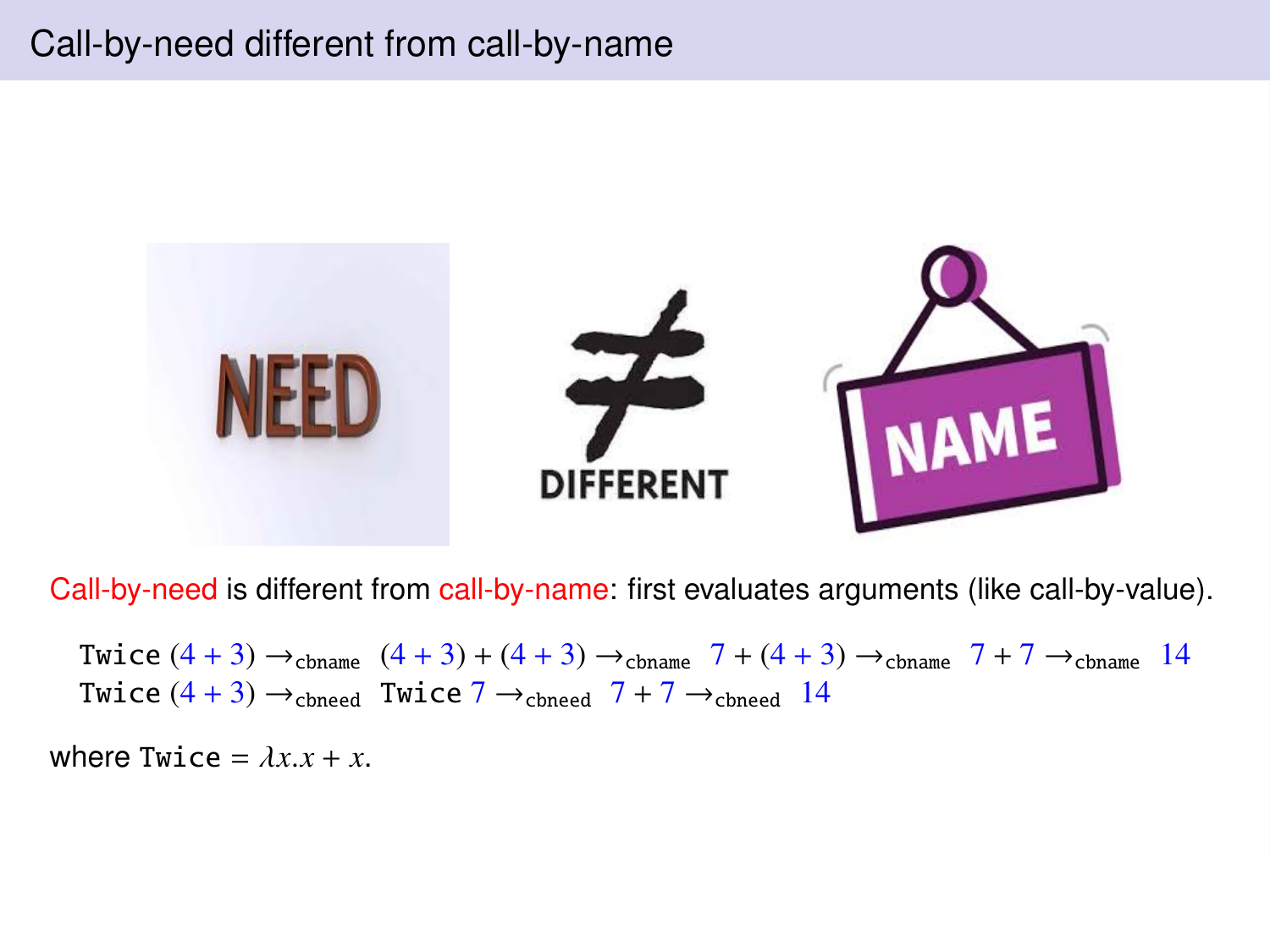

Call-by-need is different from call-by-value: values are only consumed when required

$$
(\lambda x.8)(4+3) \rightarrow_{\text{cbvalue}} (\lambda x.8)7 \rightarrow_{\text{cbvalue}} 8
$$
  

$$
(\lambda x.8)(4+3) \rightarrow_{\text{cbneed}} 8
$$

In particular

$$
(\lambda x.8)\Omega \rightarrow \text{cbvative}
$$

$$
(\lambda x.8)\Omega \rightarrow \text{chneed} 8
$$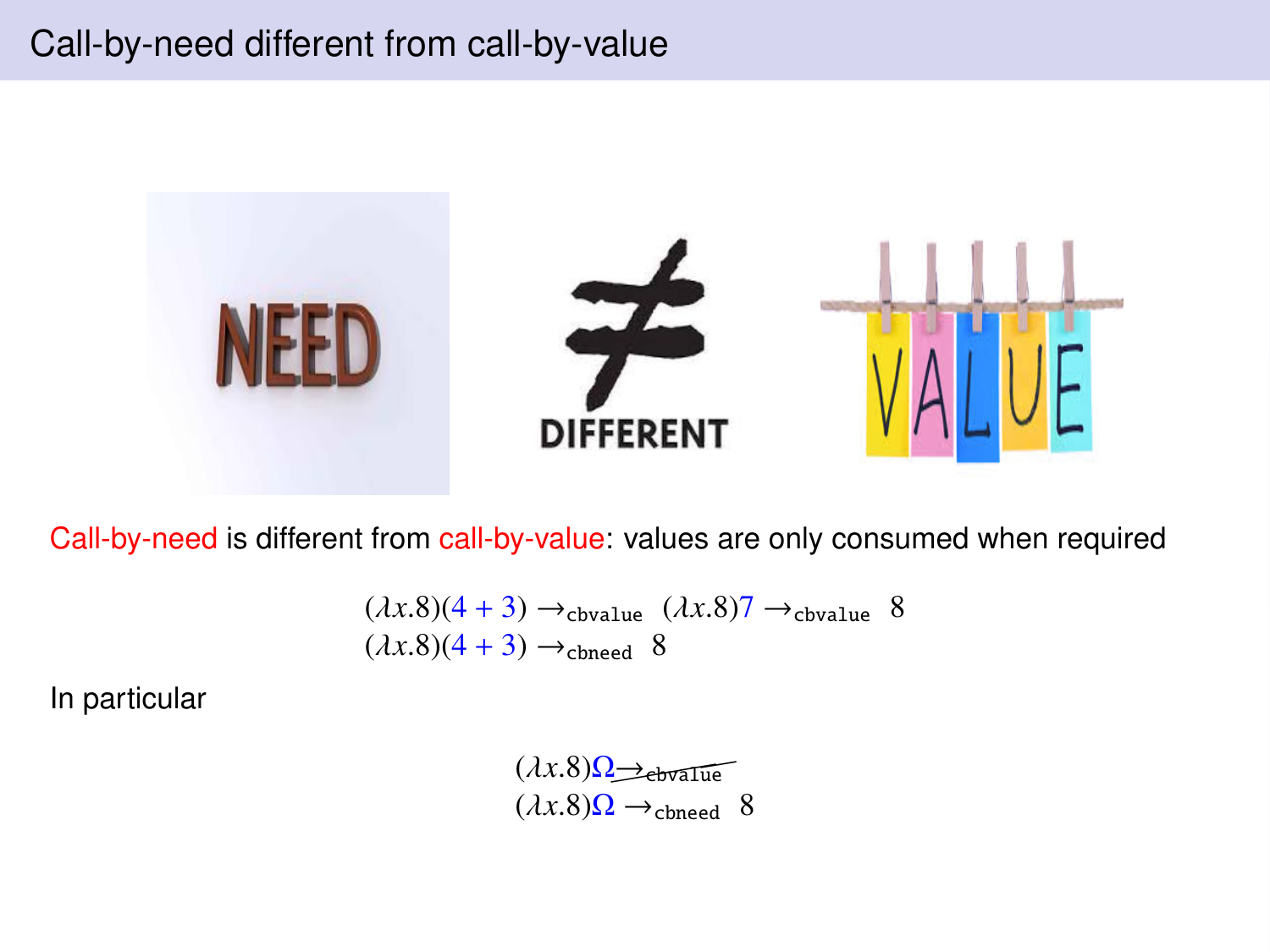

**Syntax: Call-by-need** Evaluation strategy defined syntactically, using a notion of need context and let-constructors

**Semantics: Neededness** Evaluation strategy defined semantically, using the residual theory of  $\lambda$ -calculus.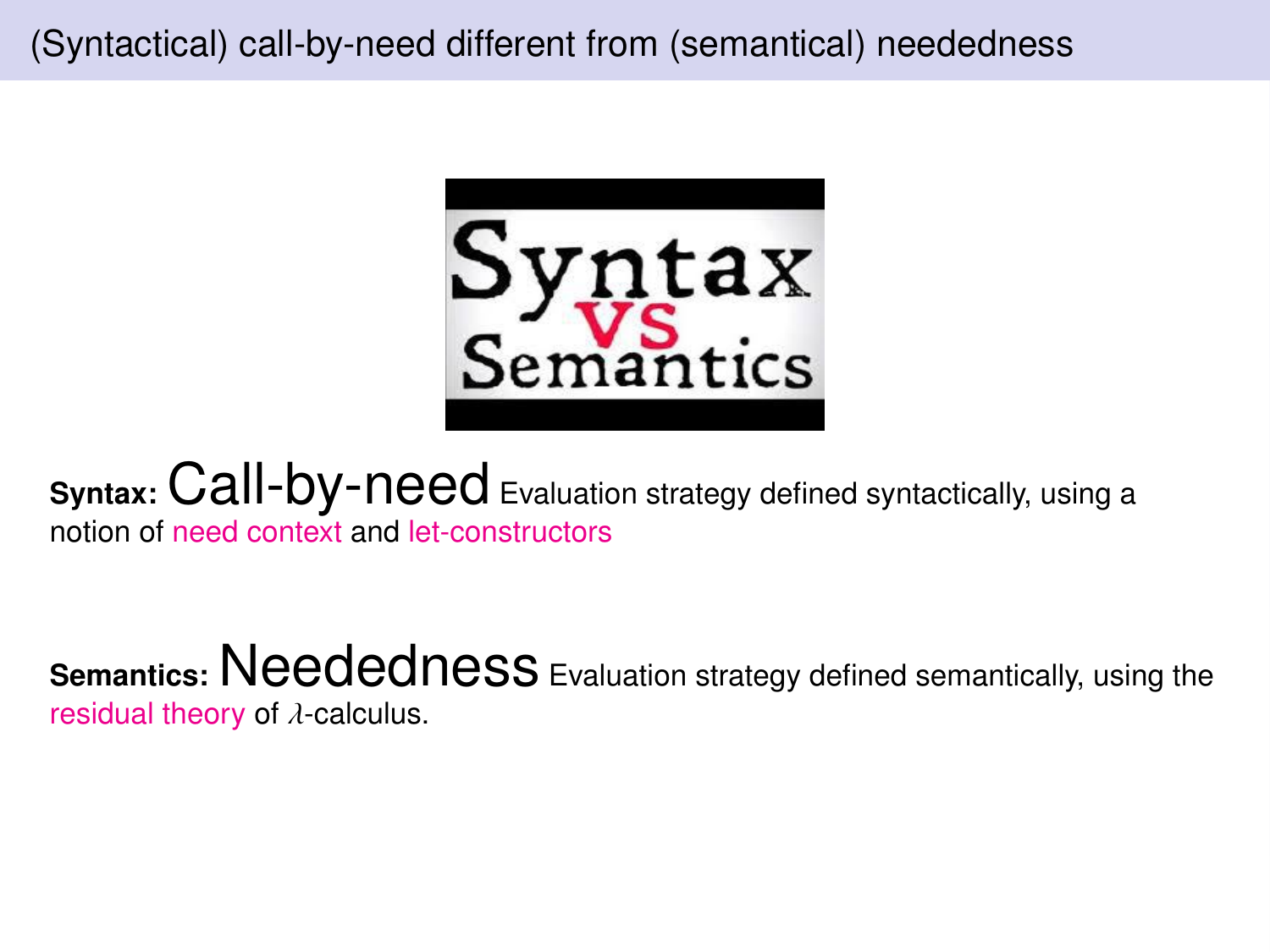## But....

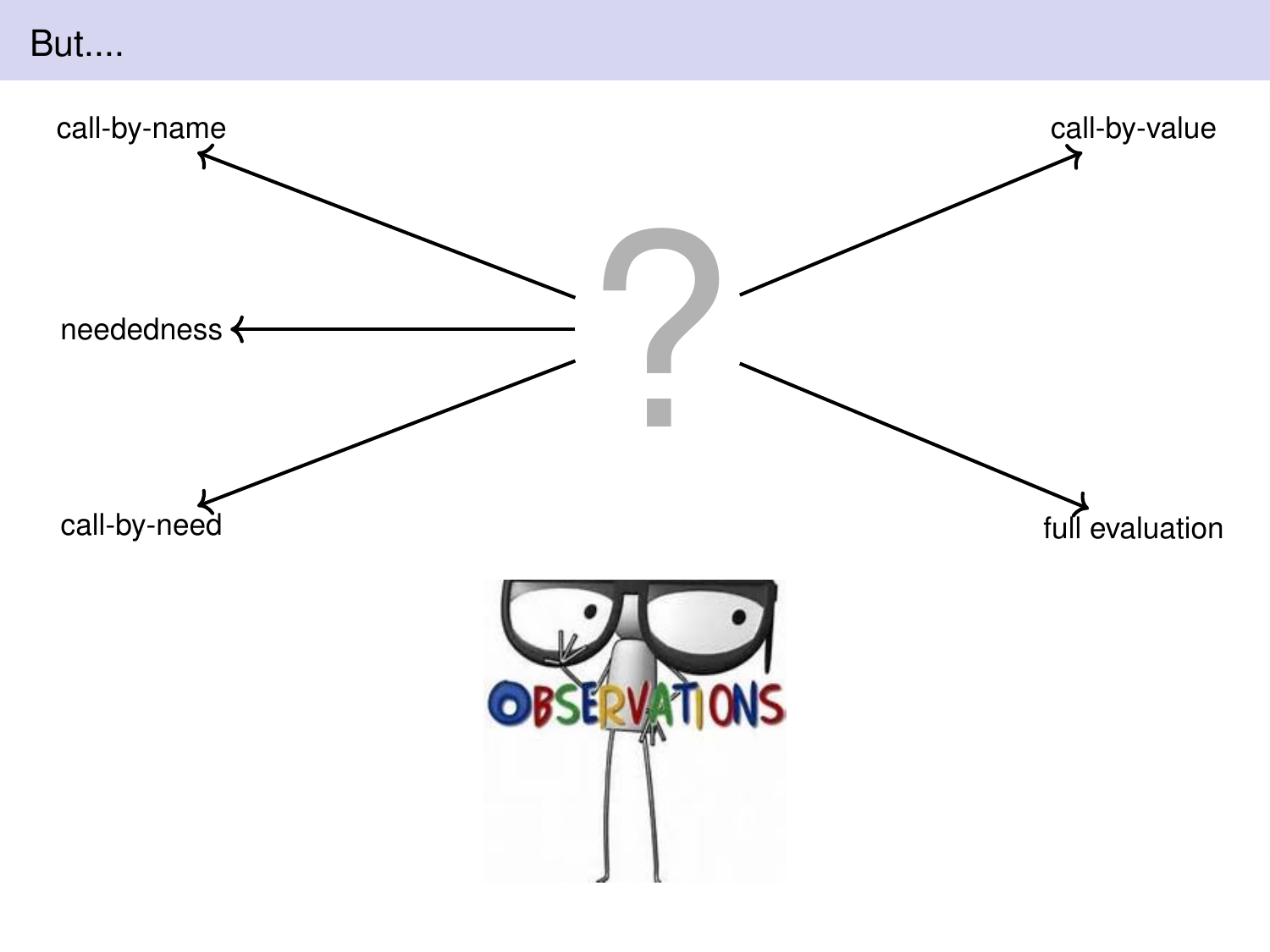Let  $R$  be a reduction relation with an associated notion of result (e.g. value). We write  $t \downarrow_{\mathcal{R}}$  if the term *t* converges to some result.

Two terms *t* and *u* are said to be observationally equivalent for R, written  $t \approx_{\mathcal{R}} u$ , if for **every context** *C*,

## $C[t] \Downarrow_R$  if and only if  $C[u] \Downarrow_R$ .

- $\blacksquare$  Terms that cannot be distinguished by any context.
- Often used to compare two different implementations or protocols.
- Difficult to reason because of the universal quantification of contexts.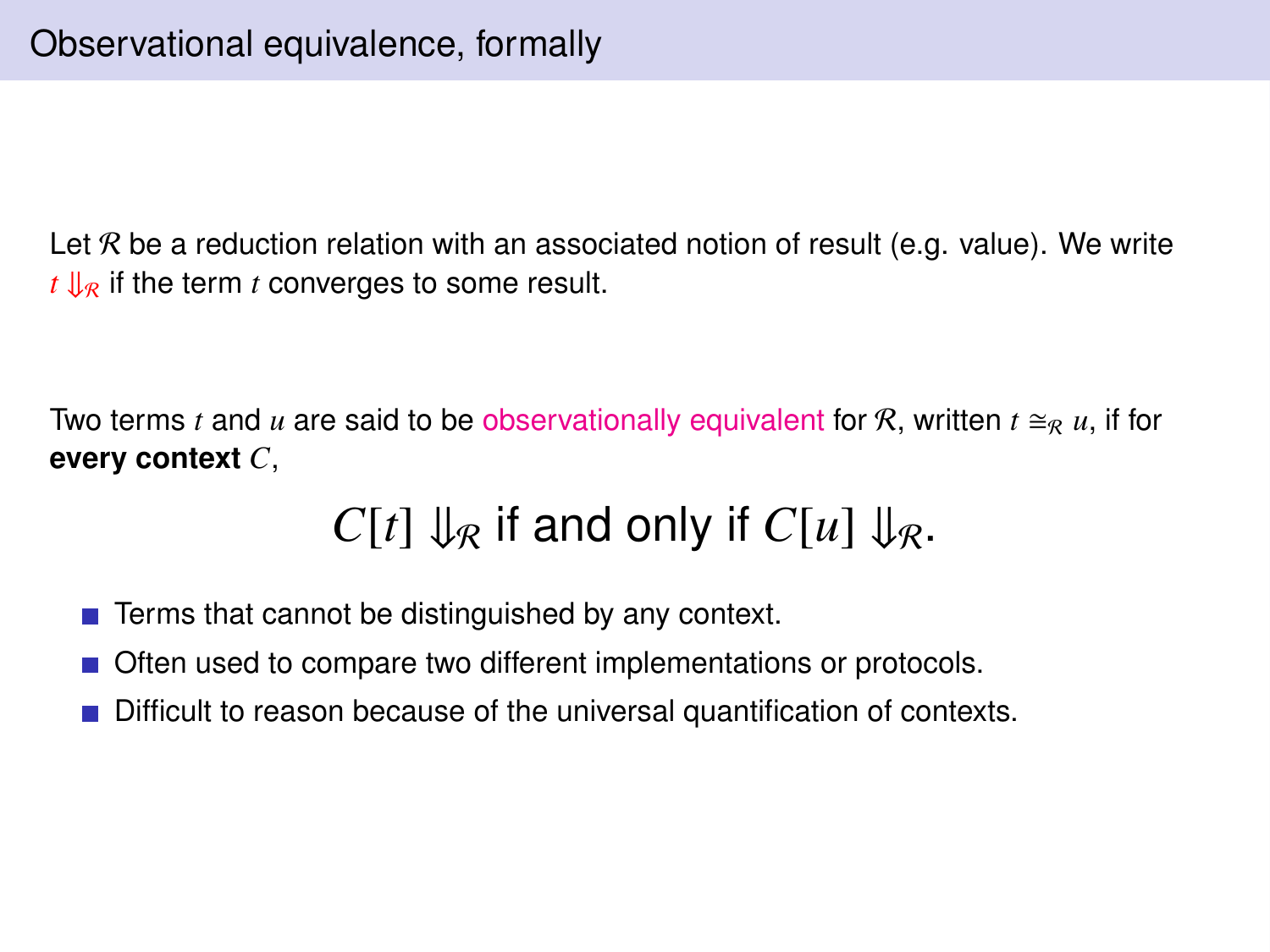### Call-by-need observationally equivalent to call-by-name



#### Theorem

Given a program *t*, the call-by-name interpreter on *t* stops in a value if and only if the call-by-need interpreter on *t* stops in an answer.

cbneed *<sup>u</sup>*.

Said differently,

#### Theorem

Given *t* and *u* we have that  $t \approx 0$ chname  $u$  if and only if  $t \approx$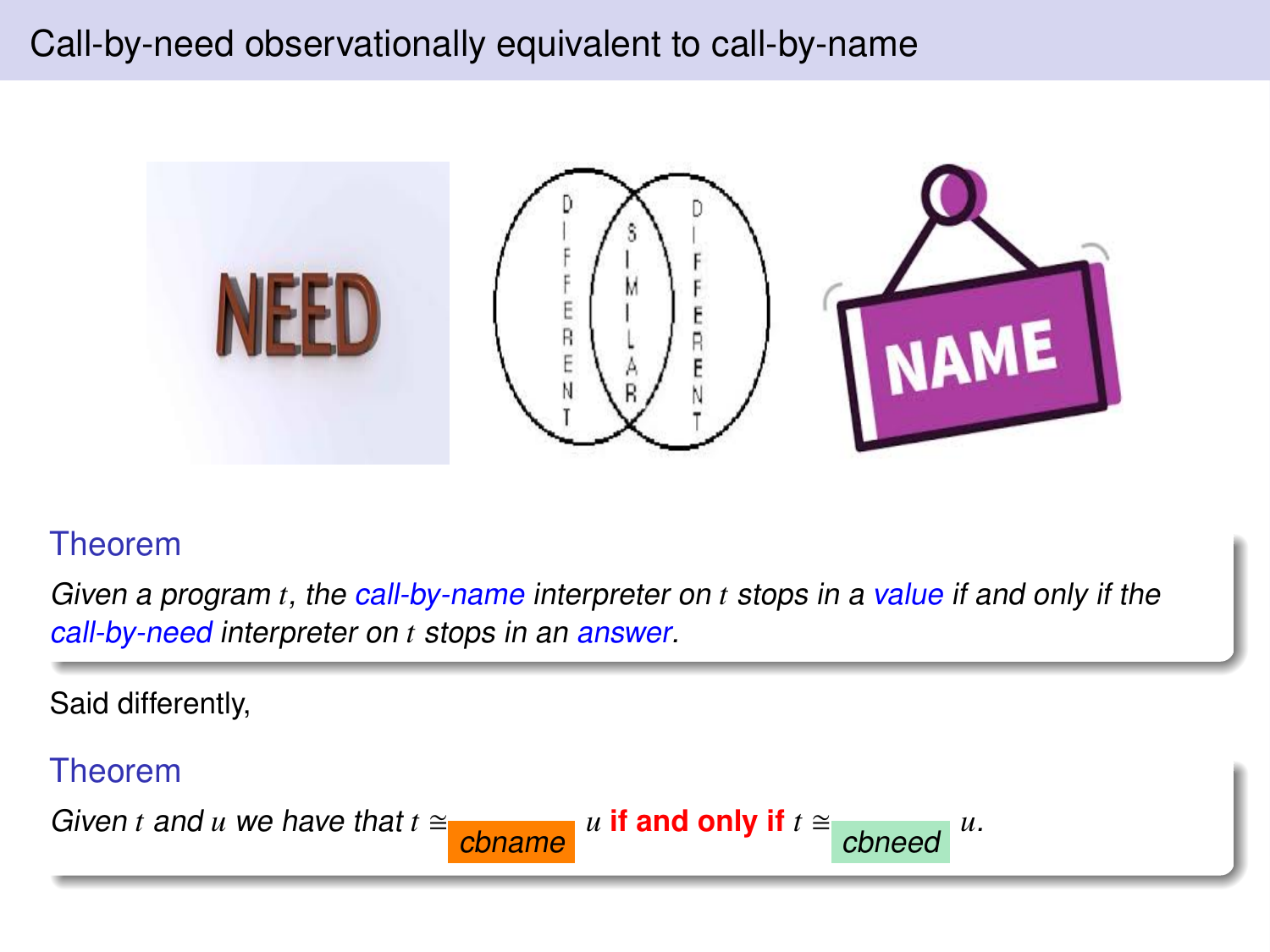Syntax uses let constructors/explicit substitutions

```
Let x = u in t is written t[x\u]
```
**Grammar of terms:**

| $t, u ::=$ | x                 | (variable)                      |  |
|------------|-------------------|---------------------------------|--|
|            | t u               | (application)                   |  |
|            | $\lambda x.t$     | (abstraction)                   |  |
|            | $t[x\setminus u]$ | <i>(explicit substitutions)</i> |  |

Reduction computes weak head normal forms with let constructors, so that reduction does not take place inside abstractions:

 $t \rightarrow t'$  does not imply  $\lambda x.t \rightarrow \lambda x.t'.$ 

- **■** Memoization  $\Rightarrow$  notion of value (terms of the form  $V ::= \lambda x.t$ ).
- Demand-driven computations ⇒ notion of need context.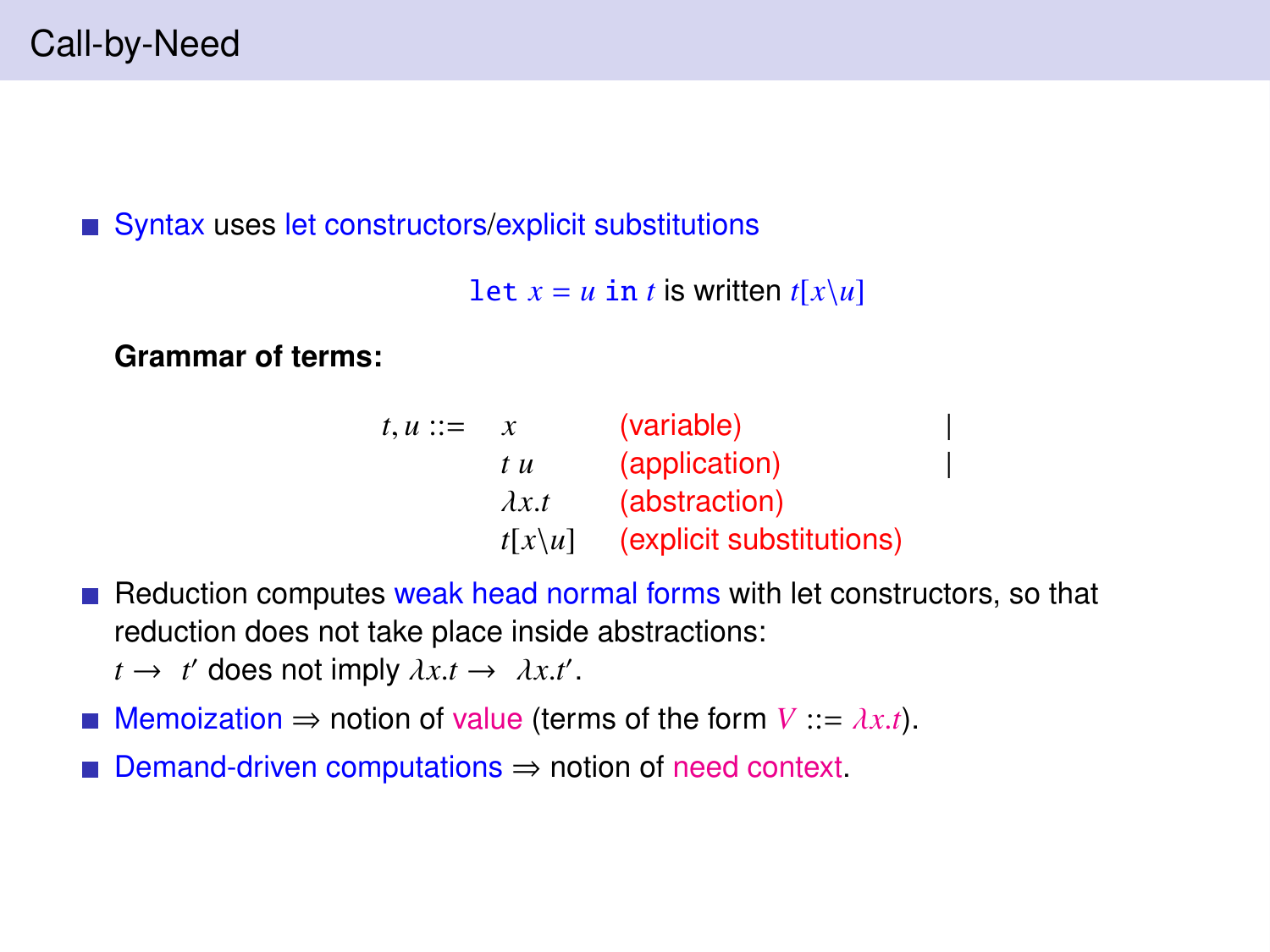## Explicit binding of arguments

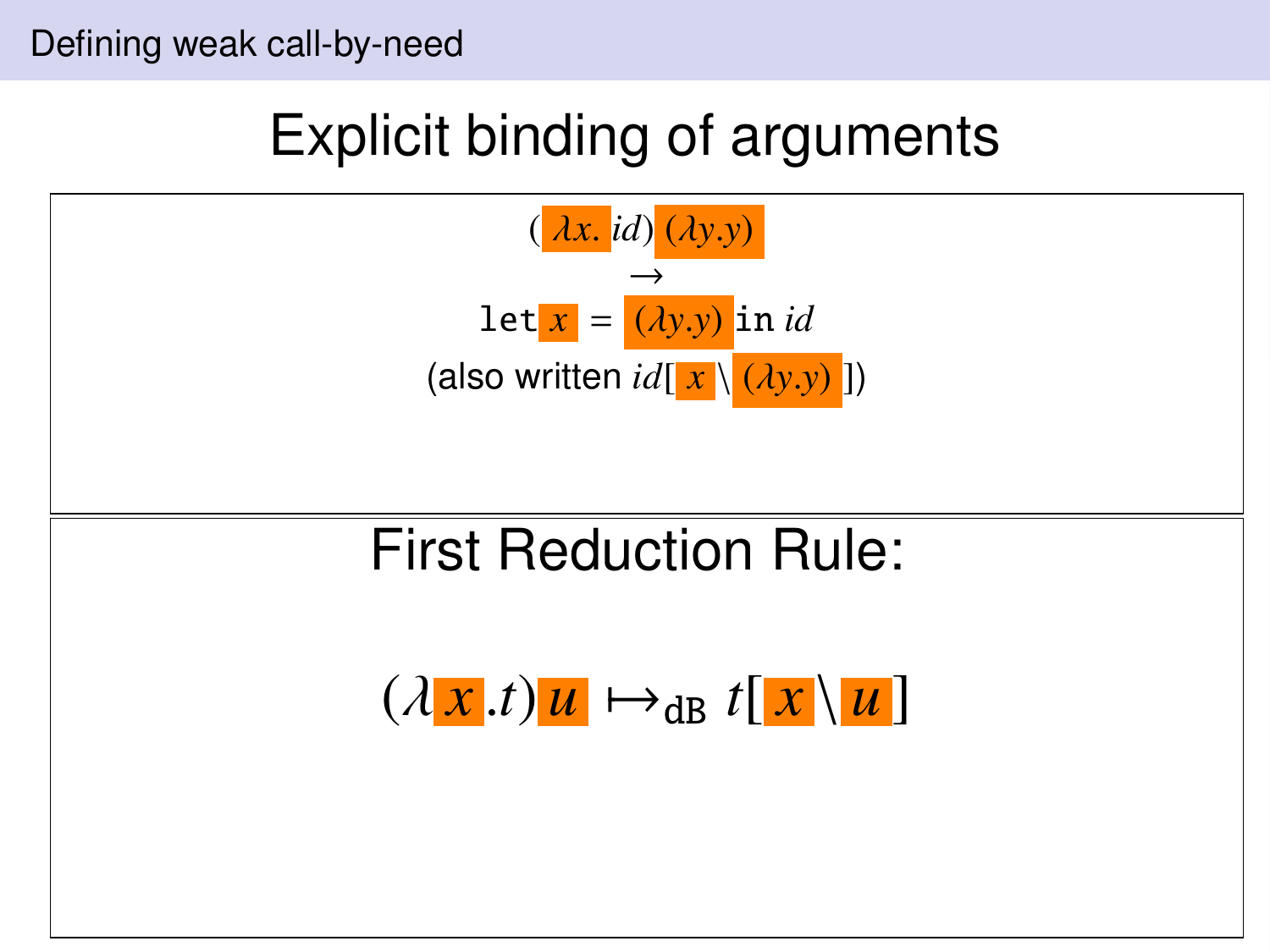### Defining weak call-by-need

## Explicit binding of arguments again

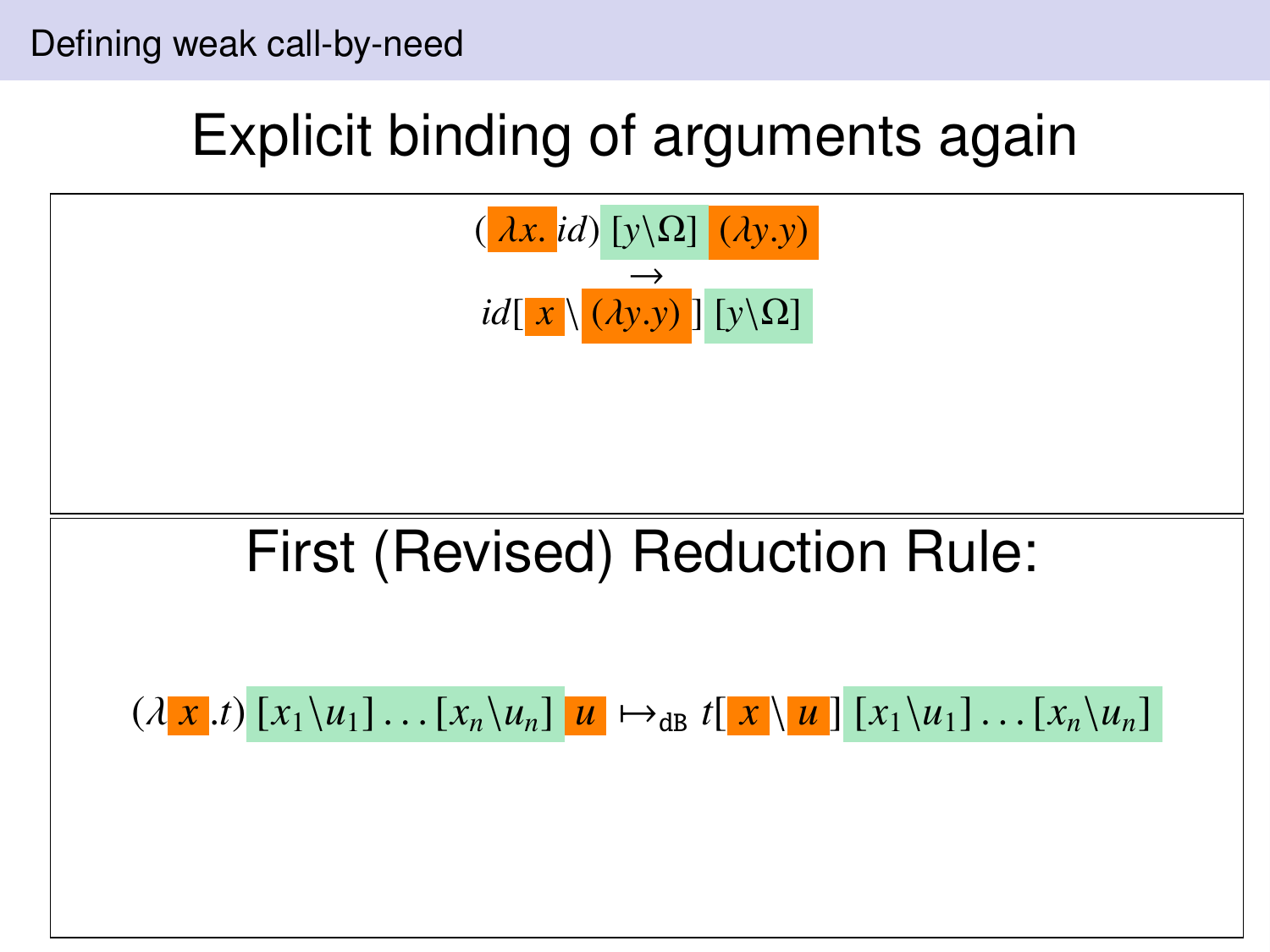## Substituting values when needed

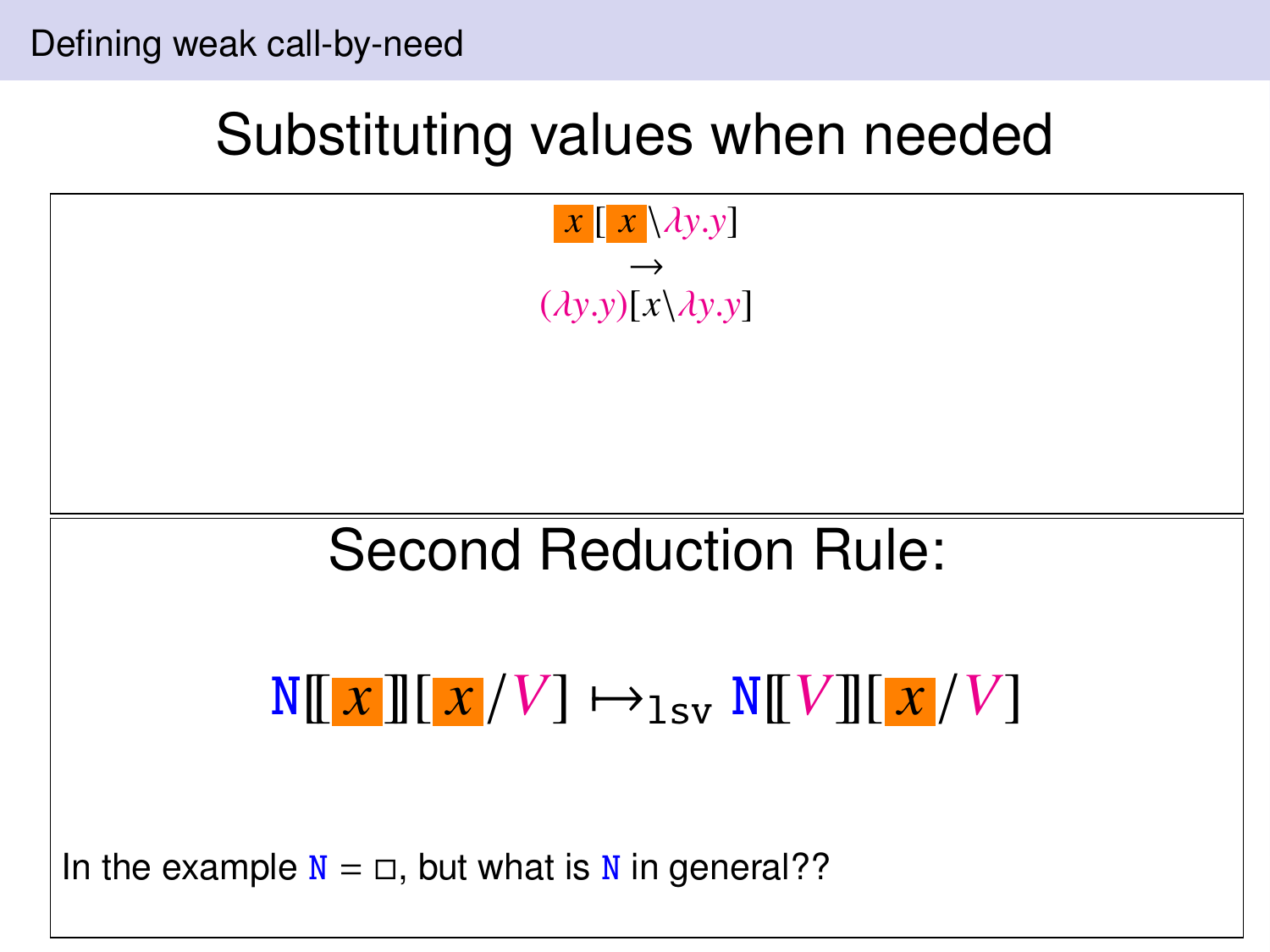### Defining weak call-by-need

## Substituting values when needed

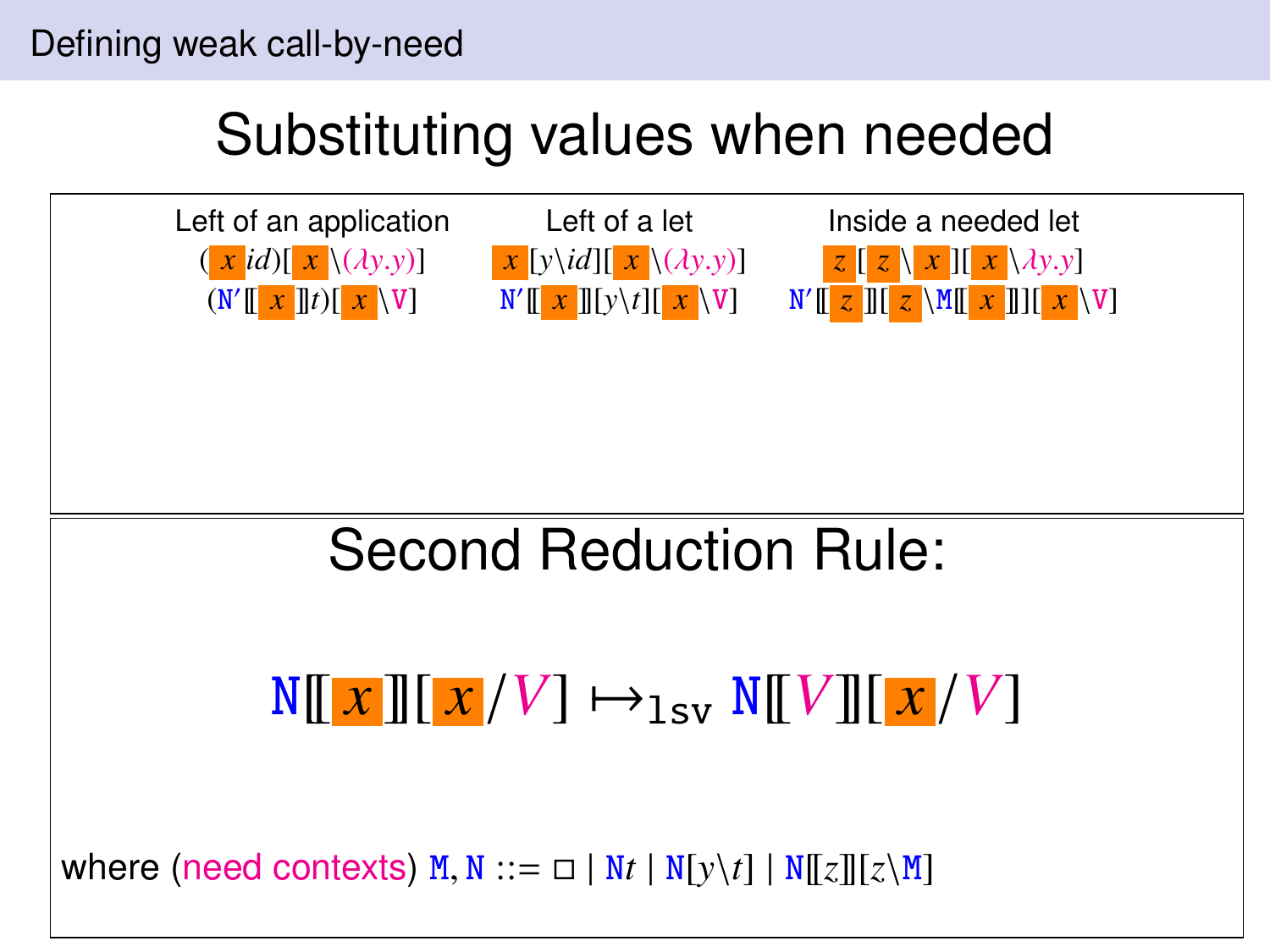Defining weak call-by-need

## Sharing while Substituting

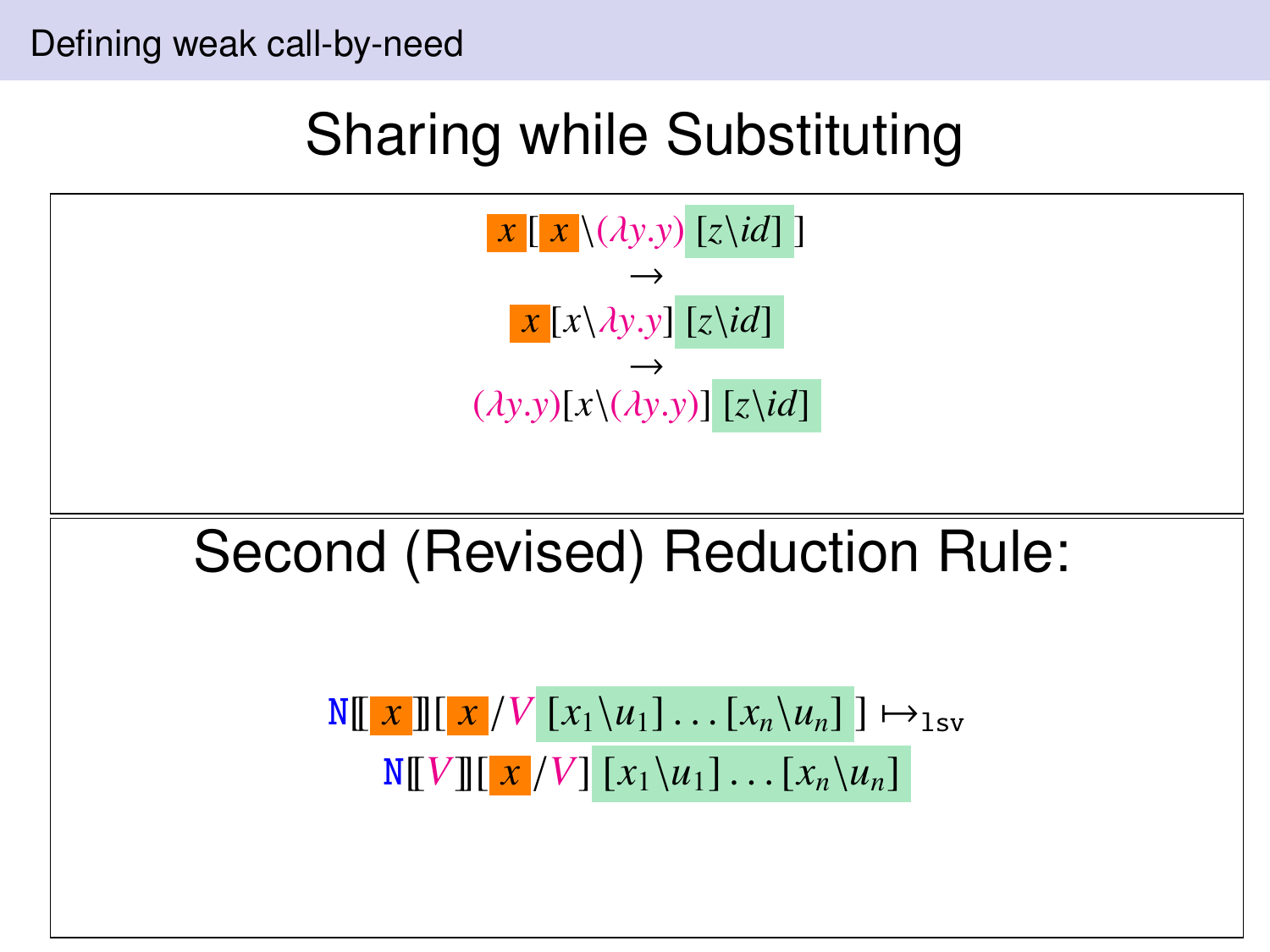Reduction Rules:



 $\blacksquare$  Closed by need contexts N

A full example:

 $(\lambda \mathbf{x} \cdot id \mathbf{x} \cdot id) \cdot (\lambda \mathbf{y} \cdot \lambda \mathbf{z} \cdot id \mathbf{y})$   $\rightarrow$ dB<br>  $id(x id) [\mathbf{x} / \lambda \mathbf{y} \cdot \lambda \mathbf{z} \cdot id \mathbf{y}]$   $\rightarrow$ dB  $id(x \text{ id})$  $\left[\frac{x}{\sqrt{x \text{ id}}}\right]$   $\left[\frac{xy}{\sqrt{x \text{ id}}}\right]$   $\left[\frac{x}{\sqrt{x \text{ id}}}\right]$   $\left[\frac{x}{\sqrt{x \text{ id}}}\right]$   $\left[\frac{y}{\sqrt{x \text{ id}}}\right]$   $\left[\frac{y}{\sqrt{x \text{ id}}}\right]$ *w*[<mark>w | *x id* ][*x*/*λy*.*λz.id y*] → → 1<sub>s</sub><br>w[w/(*λy.λz.id y*)*id*][*x*/*λy.λz.id y*] → → <sub>dB</sub></mark> *w*[*w*/(*λy.λz.id y*)*id*][*x*/*λy.λz.id y*] → →dB<br>*w*[*w*/(*λz.id y*)[*y*/*id*]][*x*/*λy.λz.id y*] → → <sub>1 sv</sub>  $w[w/(\lambda z.id y)[y / id]][x/\lambda y.\lambda z.id y]$ (λ*z*.*id y*)[*w*/λ*z*.*id y*] [*y*/*id*] [*x*/λ*y*.λ*z*.*id y*]